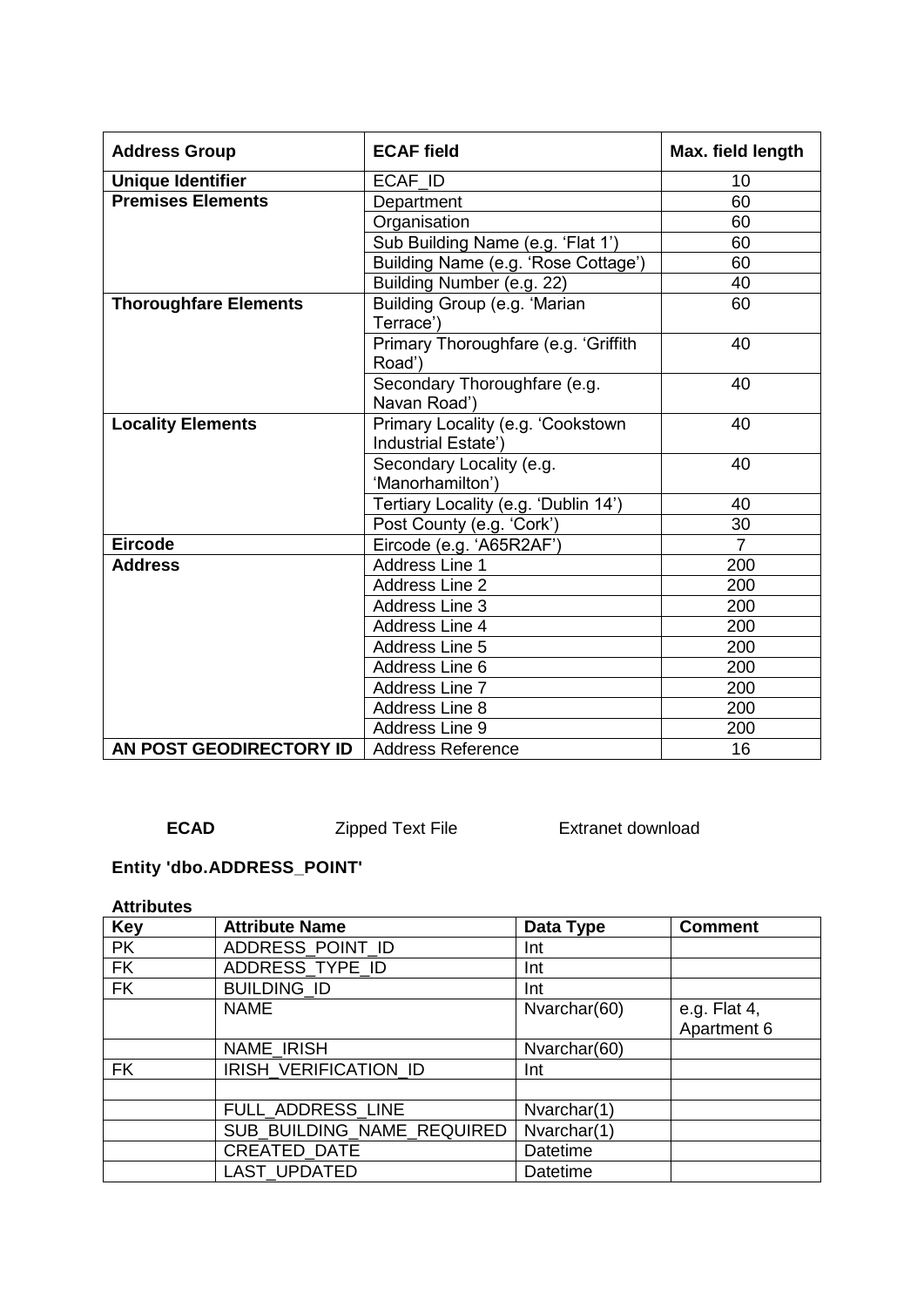### **Indexes**

| Key       | <b>Name</b>                | <b>Columns</b>   | <b>Unique</b> |
|-----------|----------------------------|------------------|---------------|
| <b>PK</b> | <b>ADDRESS POINT</b><br>РK | ADDRESS POINT ID | True          |

| <b>Name</b>                  | <b>Columns</b>                              |
|------------------------------|---------------------------------------------|
| FK ADDRESS POINT -           | ADDRESS TYPE ID->[dbo].[ADDRESS_-           |
| ADDRESS TYPE ID              | TYPE].[ADDRESS TYPE ID]                     |
| FK ADDRESS POINT BUILDING ID | BUILDING_ID->[dbo].[BUILDING].[BUILDING_ID] |
| FK ADDRESS POINT IRISH -     | IRISH_VERIFICATION_ID->[dbo].[IRISH_-       |
| <b>VERIFICATION ID</b>       | VERIFICATION].[IRISH_VERIFICATION_ID]       |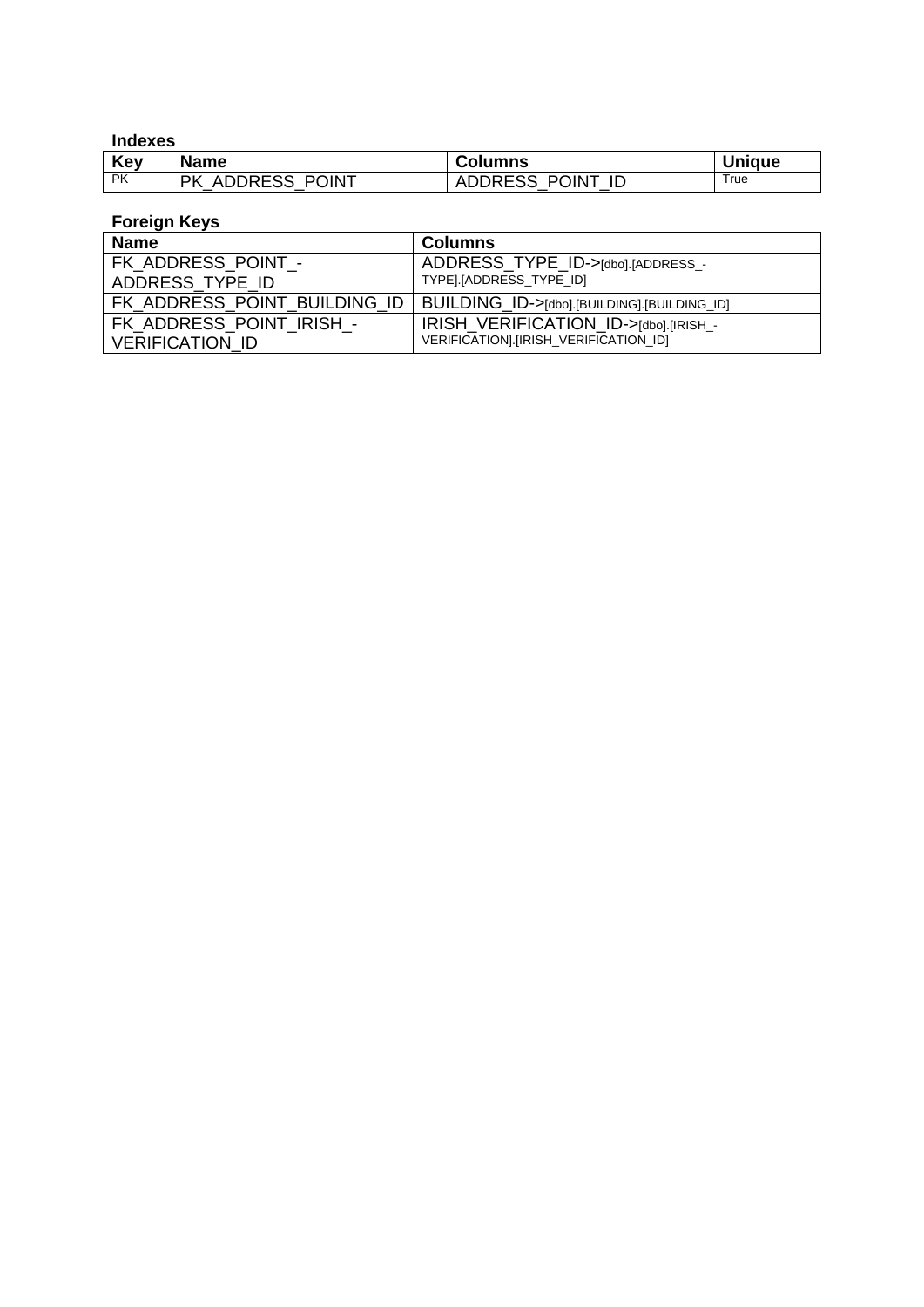## **Entity 'dbo.ADDRESS\_POINT\_ALIAS'**

| <b>Key</b> | <b>Attribute Name</b>     | Data Type    | <b>Comments</b> |
|------------|---------------------------|--------------|-----------------|
| <b>PK</b>  | ADDRESS POINT ALIAS ID    | Int          |                 |
| FK         | ALIAS_TYPE_ID             | Int          |                 |
| <b>FK</b>  | ADDRESS_POINT_ID          | Int          |                 |
| <b>FK</b>  | <b>BUILDING ID</b>        | Int          |                 |
|            | <b>NAME</b>               | Nvarchar(80) |                 |
|            | NAME IRISH                | Nvarchar(80) |                 |
| <b>FK</b>  | BUILDING_GROUP_ID         | Int          |                 |
| <b>FK</b>  | PRIMARY THOROUGHFARE ID   | Int          |                 |
| <b>FK</b>  | SECONDARY_THOROUGHFARE_ID | Int          |                 |
| <b>FK</b>  | PRIMARY LOCALITY ID       | Int          |                 |
| <b>FK</b>  | SECONDARY LOCALITY ID     | Int          |                 |
| FK         | POST TOWN ID              | Int          |                 |
| <b>FK</b>  | POST COUNTY ID            | Int          |                 |
|            | <b>CREATED DATE</b>       | Datetime     |                 |
|            | <b>LAST UPDATED</b>       | Datetime     |                 |

#### **Attributes**

### **Indexes**

| <b>Key</b> | <b>Name</b>                                               | <b>Columns</b>                                                              | 'niaue |
|------------|-----------------------------------------------------------|-----------------------------------------------------------------------------|--------|
| <b>PK</b>  | POINT<br>ID<br><b>JAS</b><br>NDRESS<br>РK<br>ີ ALı,<br>ΑI | <b>DRESS</b><br>POINT<br>IAS<br>ADL<br><sup>-</sup> ALı,<br>וש<br>ΙL<br>ں ب | rue    |

| <b>Name</b>                  | Columns                                           |
|------------------------------|---------------------------------------------------|
| FK_ADDRESS_POINT_-           | ADDRESS_POINT_ID->[dbo].[ADDRESS_-                |
| ALIAS ADDRESS POINT ID       | POINT].[ADDRESS_POINT_ID]                         |
| FK_ADDRESS_POINT_ALIAS_-     | ALIAS_TYPE_ID->[dbo].[ALIAS_TYPE].[ALIAS_TYPE_ID] |
| ALIAS TYPE ID                |                                                   |
| FK_ADDRESS_POINT_ALIAS_BG_ID | BUILDING_GROUP_ID->[dbo].[BUILDING_-              |
|                              | GROUP].[BUILDING_GROUP_ID]                        |
| FK ADDRESS POINT ALIAS -     | BUILDING_ID->[dbo].[BUILDING].[BUILDING_ID]       |
| BLD ID                       |                                                   |
| FK_ADDRESS_POINT_ALIAS_-     | POST_COUNTY_ID->[dbo].[COUNTY].[COUNTY_ID]        |
| COUNTY ID                    |                                                   |
| FK ADDRESS POINT ALIAS -     | POST_TOWN_ID->[dbo].[POST_TOWN].[POST_TOWN_ID]    |
| PTOWN ID                     |                                                   |
| FK ADDRES POINT ALIAS -      | PRIMARY_LOCALITY ID-                              |
| LOC1 ID                      | >[dbo].[LOCALITY].[LOCALITY_ID]                   |
| FK ADDRESS POINT ALIAS -     | PRIMARY_THOROUGHFARE_ID-                          |
| THO1_ID                      | >[dbo].[THOROUGHFARE].[THOROUGHFARE_ID]           |
| FK_ADDRESS_POINT_ALIAS_-     | SECONDARY_LOCALITY_ID-                            |
| LOC2 ID                      | >[dbo].[LOCALITY].[LOCALITY_ID]                   |
| FK_ADDRESS_POINT_ALIAS_-     | SECONDARY_THOROUGHFARE ID-                        |
| THO <sub>2</sub> ID          | >[dbo].[THOROUGHFARE].[THOROUGHFARE_ID]           |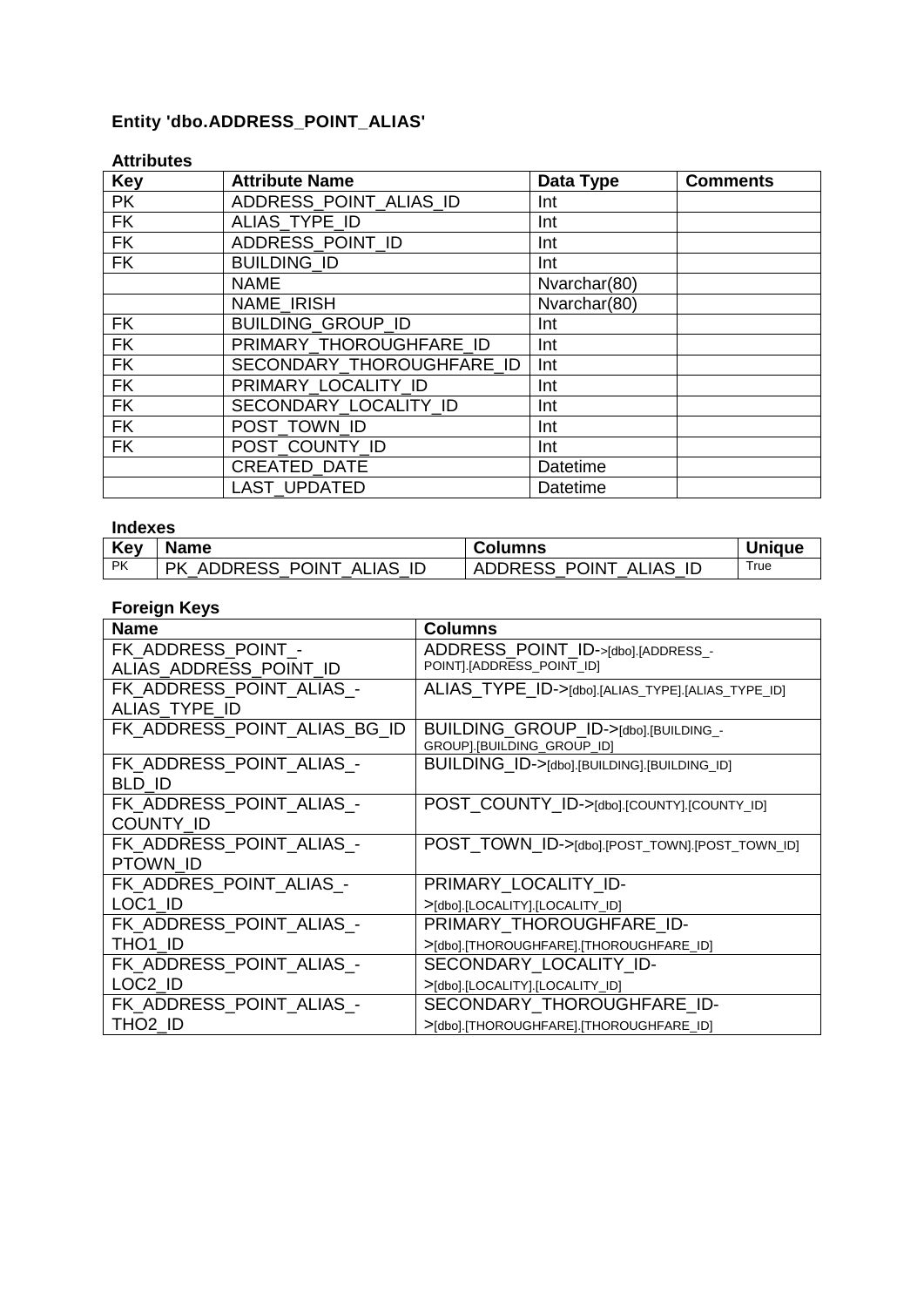## **Entity 'dbo.ADDRESS\_TYPE'**

#### **Attributes**

| <b>Key</b>               | <b>Attribute Name</b> | Data Type    | <b>Comments</b> |
|--------------------------|-----------------------|--------------|-----------------|
| $\overline{\mathsf{PK}}$ | ADDRESS TYPE ID       | Int          |                 |
|                          | <b>NAME</b>           | Nvarchar(80) |                 |
|                          | <b>NAME IRISH</b>     | Nvarchar(80) |                 |
| FK                       | IRISH VERIFICATION ID | Int          |                 |
|                          | <b>CREATED DATE</b>   | Datetime     |                 |
|                          | <b>LAST UPDATED</b>   | Datetime     |                 |

#### **Indexes**

| Kev  | <b>Name</b>     | <b>Columns</b>  | <b>Unique</b> |
|------|-----------------|-----------------|---------------|
| l PK | PK ADDRESS TYPE | ADDRESS TYPE ID | True          |

### **Foreign Keys**

| <b>Name</b>             | <b>Columns</b>                        |
|-------------------------|---------------------------------------|
| FK ADDRESS TYPE IRISH - | IRISH VERIFICATION ID->[dbo].[IRISH_- |
| <b>VERIFICATION ID</b>  | VERIFICATION].[IRISH_VERIFICATION_ID] |

## **Entity 'dbo.ADMINISTRATIVE\_INFO'**

#### **Attributes**

| <b>Key</b>               | <b>Attribute Name</b> | Data Type       | <b>Comments</b> |
|--------------------------|-----------------------|-----------------|-----------------|
| $\overline{\mathsf{PK}}$ | ECAD_ID               | Int             |                 |
|                          | LA ID                 | Int             |                 |
|                          | DED ID                | Int             |                 |
|                          | SMALL_AREA_ID         | Int             |                 |
|                          | TOWNLAND ID           | Int             |                 |
|                          | GAELTACHT_ID          | Int             |                 |
|                          | CREATED_DATE          | <b>Datetime</b> |                 |
|                          | LAST_UPDATED          | <b>Datetime</b> |                 |

### **Indexes**

| Key       | <b>Name</b>                              | Columns           | <b>Unique</b> |
|-----------|------------------------------------------|-------------------|---------------|
| <b>PK</b> | <b>INFO</b><br>ADMINISTRATIVE<br>РK<br>_ | `∩∆∟<br>IC<br>レマロ | True          |

| <b>Name</b>                        | <b>Columns</b>                          |
|------------------------------------|-----------------------------------------|
| FK ADMINISTRATIVE INFO BUILDING ID | ECAD_ID->[dbo].[BUILDING].[BUILDING_ID] |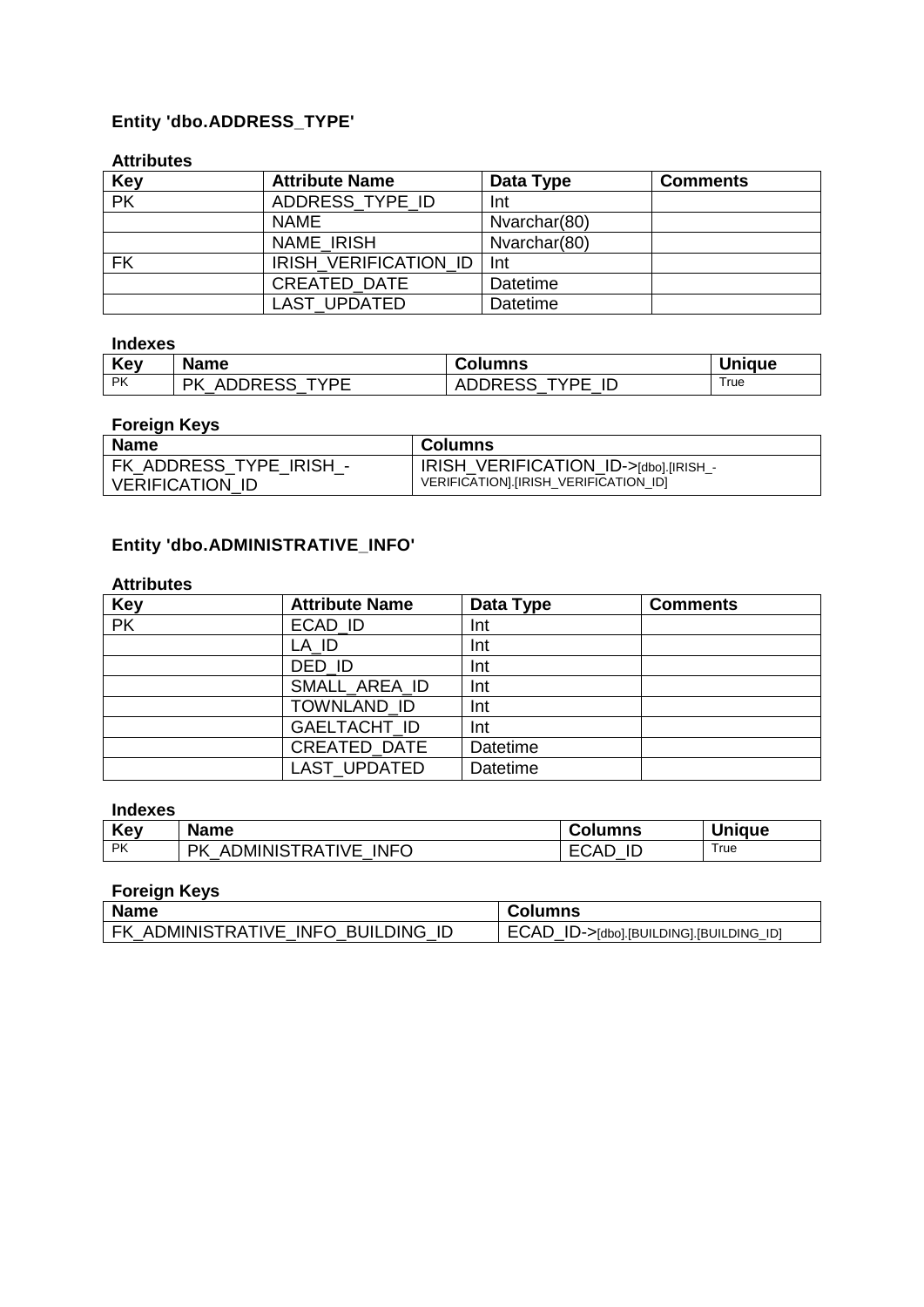## **Entity 'dbo.ALIAS\_TYPE'**

#### **Attributes**

| <b>Key</b>               | <b>Attribute Name</b> | Data Type       | <b>Comments</b> |
|--------------------------|-----------------------|-----------------|-----------------|
| $\overline{\mathsf{PK}}$ | ALIAS TYPE ID         | Int             |                 |
|                          | <b>NAME</b>           | Nvarchar(80)    |                 |
|                          | NAME IRISH            | Nvarchar(80)    |                 |
| <b>FK</b>                | IRISH VERIFICATION ID | Int             |                 |
|                          | <b>CREATED DATE</b>   | Datetime        |                 |
|                          | <b>LAST UPDATED</b>   | <b>Datetime</b> |                 |

#### **Indexes**

| Key       | <b>Name</b>                     | Columns                                          | <b>Unique</b> |
|-----------|---------------------------------|--------------------------------------------------|---------------|
| <b>PK</b> | TVDE<br><b>ALIAS</b><br>РK<br>- | TVDE<br><b>ALIAS</b><br>$\overline{\phantom{a}}$ | True          |

| <b>Name</b>            | <b>Columns</b>                         |
|------------------------|----------------------------------------|
| FK ALIAS TYPE IRISH -  | IRISH VERIFICATION_ID->[dbo].[IRISH_-  |
| <b>VERIFICATION ID</b> | VERIFICATIONI. [IRISH VERIFICATION ID] |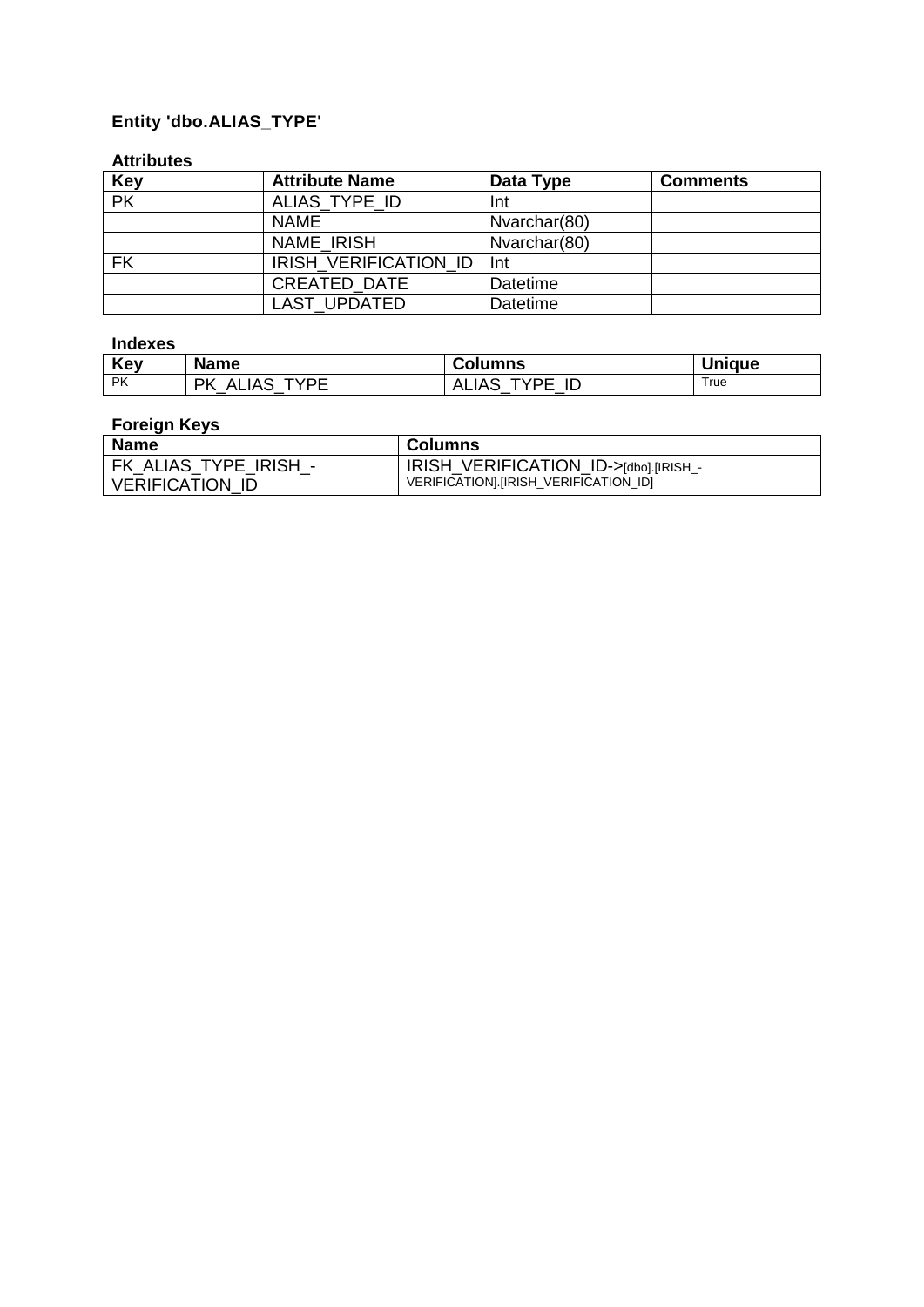#### **Entity 'dbo.BUILDING' Attributes**

| <b>Key</b>               | <b>Attribute Name</b>          | Data Type       | <b>Comments</b> |
|--------------------------|--------------------------------|-----------------|-----------------|
| <b>PK</b>                | <b>BUILDING ID</b>             | Int             |                 |
| $\overline{\mathsf{FK}}$ | ADDRESS TYPE ID                | Int             |                 |
|                          | <b>NAME</b>                    | Nvarchar(60)    |                 |
|                          | <b>NAME IRISH</b>              | Nvarchar(60)    |                 |
| <b>FK</b>                | <b>IRISH VERIFICATION ID</b>   | Int             |                 |
|                          | <b>BUILDING_NAME_REQUIRED</b>  | Varchar(1)      |                 |
|                          | <b>NUMBER</b>                  | Nvarchar(40)    |                 |
|                          | BUILDING_NUMBER_REQUIRED       | Varchar(1)      |                 |
| <b>FK</b>                | <b>BUILDING_GROUP_ID</b>       | Int             |                 |
|                          | <b>BUILDING GROUP REQUIRED</b> | Varchar(1)      |                 |
| <b>FK</b>                | PRIMARY THOROUGHFARE ID        | Int             |                 |
|                          | PRIMARY_THOROUGHFARE_REQUIR    | Varchar(1)      |                 |
|                          | <b>ED</b>                      |                 |                 |
| <b>FK</b>                | SECONDARY THOROUGHFARE ID      | Int             |                 |
|                          | SECONDARY THOROUGHFARE REQ     | Varchar(1)      |                 |
|                          | <b>UIRED</b>                   |                 |                 |
| <b>FK</b>                | PRIMARY LOCALITY ID            | Int             |                 |
|                          | PRIMARY LOCALITY REQUIRED      | Varchar(1)      |                 |
| <b>FK</b>                | SECONDARY LOCALITY ID          | Int             |                 |
|                          | SECONDARY LOCALITY REQUIRED    | Varchar(1)      |                 |
| <b>FK</b>                | POST TOWN ID                   | Int             |                 |
|                          | POST TOWN REQUIRED             | Varchar(1)      |                 |
| <b>FK</b>                | POST COUNTY ID                 | Int             |                 |
|                          | POST_COUNTY_REQUIRED           | Varchar(1)      |                 |
| <b>FK</b>                | COUNTY ID                      | Int             |                 |
| $\overline{\mathsf{FK}}$ | ROUTING KEY ID                 | Int             |                 |
|                          | <b>STATUS</b>                  | Int             | See 2.4.4       |
|                          |                                |                 | Postal          |
|                          |                                |                 | <b>Address</b>  |
|                          |                                |                 | View            |
|                          | <b>CREATED DATE</b>            | <b>Datetime</b> |                 |
|                          | <b>LAST UPDATED</b>            | Datetime        |                 |

#### **Indexes**

| Key       | <b>Name</b>           | <b>Columns</b>        | <b>Unique</b> |
|-----------|-----------------------|-----------------------|---------------|
| <b>PK</b> | <b>BUILDING</b><br>РK | <b>BUILDING</b><br>ID | True          |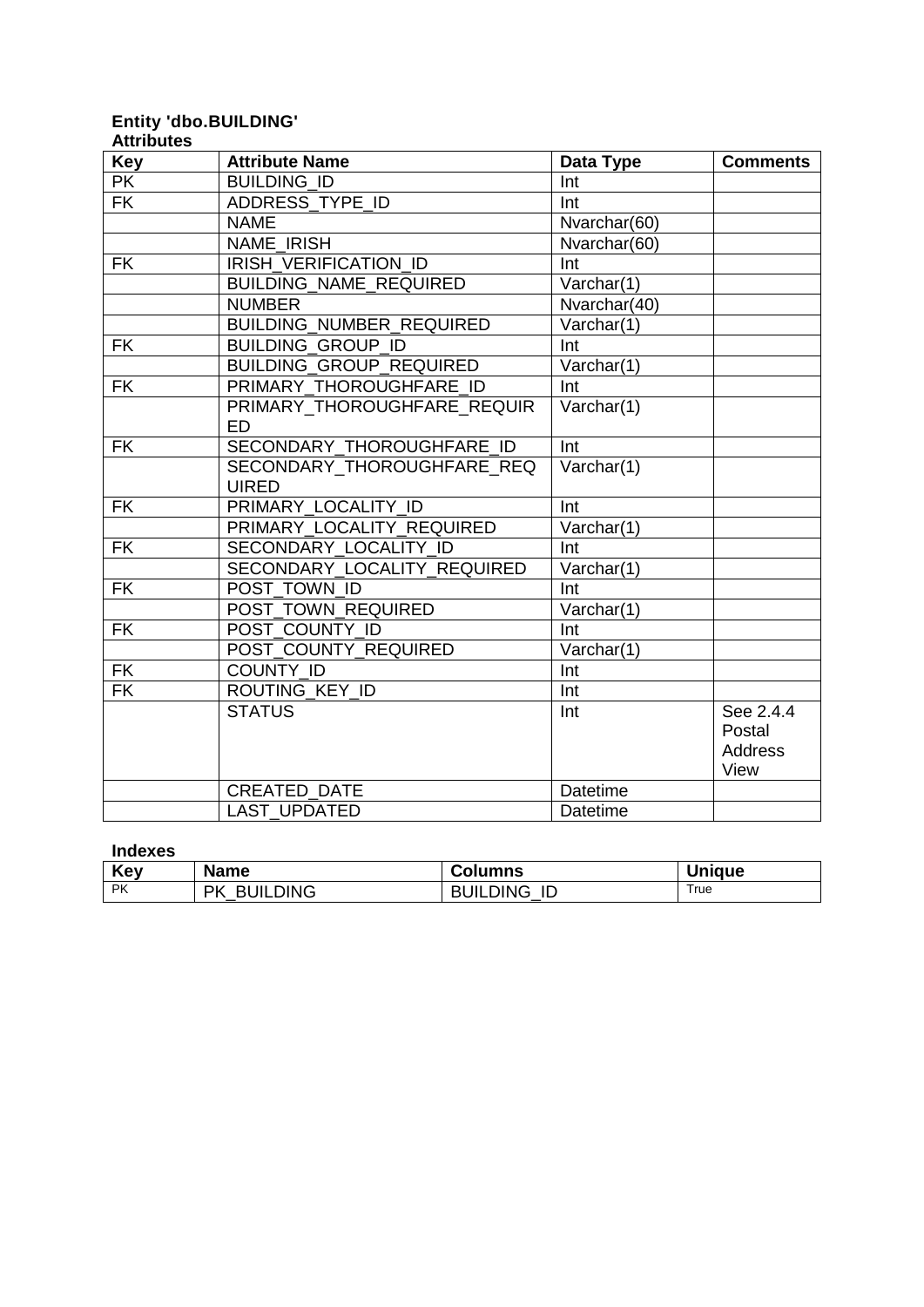| <b>Name</b>              | <b>Columns</b>                                        |
|--------------------------|-------------------------------------------------------|
| FK BUILDING ADDRESS -    | ADDRESS_TYPE_ID->[dbo].[ADDRESS_TYPE].[ADDRESS_-      |
| TYPE ID                  | TYPE_ID]                                              |
| FK BUILDING BUILDING -   | BUILDING_GROUP_ID->[dbo].[BUILDING_GROUP].[BUILDING_- |
| <b>GROUP ID</b>          | <b>GROUP IDI</b>                                      |
| FK BUILDING COUNTY ID    | COUNTY_ID->[dbo].[COUNTY].[COUNTY_ID]                 |
| FK BUILDING IRISH -      | IRISH VERIFICATION ID->[dbo].[IRISH_-                 |
| <b>VERIFICATION ID</b>   | VERIFICATION].[IRISH_VERIFICATION_ID]                 |
| FK BUILDING PCOUNTY ID   | POST_COUNTY_ID->[dbo].[COUNTY].[COUNTY_ID]            |
| FK_BUILDING_PTOWN_ID     | POST_TOWN_ID->[dbo].[POST_TOWN].[POST_TOWN_ID]        |
| FK BUILDING LOCALITY1 ID | PRIMARY_LOCALITY_ID->[dbo].[LOCALITY].[LOCALITY_ID]   |
| FK BUILDING -            | PRIMARY THOROUGHFARE ID-                              |
| THOROUGHFARE1 ID         | >[dbo].[THOROUGHFARE].[THOROUGHFARE_ID]               |
| FK_BUILDING_LOCALITY2_ID | SECONDARY_LOCALITY_ID->[dbo].[LOCALITY].[LOCALITY_ID] |
| FK BUILDING -            | SECONDARY THOROUGHFARE ID-                            |
| THOROUGHFARE2_ID         | >[dbo].[THOROUGHFARE].[THOROUGHFARE_ID]               |
| FK BUILDING              | ROUTING_KEY_ID->[dbo].[ROUTING_KEY].[ROUTING_KEY_ID]  |
| ROUTING KEY ID           |                                                       |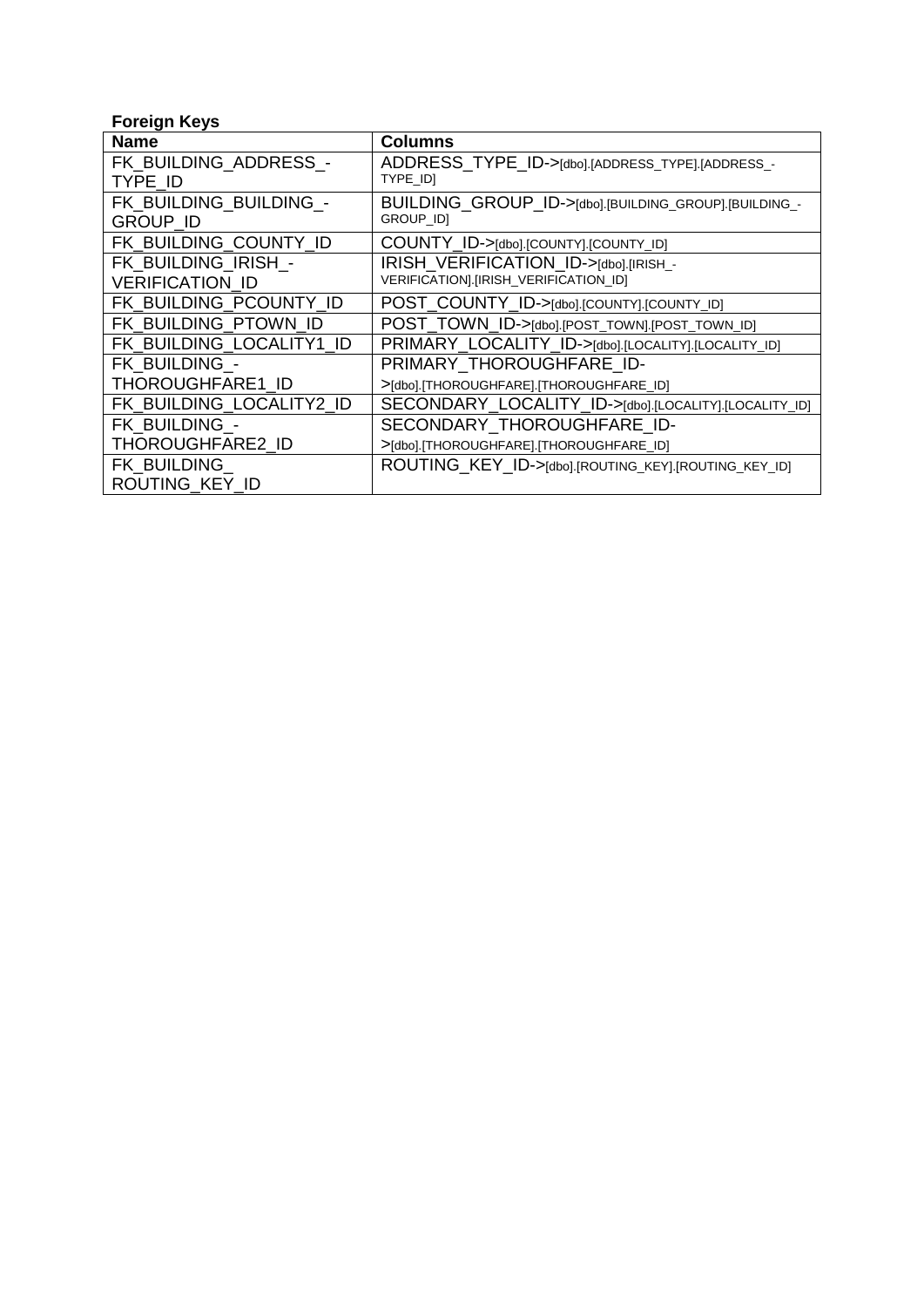## **Entity 'dbo.BUILDING\_ALIAS'**

#### **Attributes**

| <b>Key</b> | <b>Attribute Name</b>     | Data Type    | <b>Comments</b> |
|------------|---------------------------|--------------|-----------------|
| <b>PK</b>  | <b>BUILDING ALIAS ID</b>  | Int          |                 |
| <b>FK</b>  | ALIAS_TYPE_ID             | Int          |                 |
| <b>FK</b>  | <b>BUILDING ID</b>        | Int          |                 |
|            | <b>NAME</b>               | Nvarchar(80) |                 |
|            | <b>NAME IRISH</b>         | Nvarchar(80) |                 |
|            | <b>NUMBER</b>             | Nvarchar(80) |                 |
| <b>FK</b>  | <b>BUILDING GROUP ID</b>  | Int          |                 |
| <b>FK</b>  | PRIMARY THOROUGHFARE ID   | Int          |                 |
| <b>FK</b>  | SECONDARY_THOROUGHFARE_ID | Int          |                 |
| <b>FK</b>  | PRIMARY LOCALITY ID       | Int          |                 |
| <b>FK</b>  | SECONDARY_LOCALITY ID     | Int          |                 |
| <b>FK</b>  | POST TOWN ID              | Int          |                 |
| <b>FK</b>  | POST COUNTY ID            | Int          |                 |
|            | CREATED_DATE              | Datetime     |                 |
|            | <b>LAST UPDATED</b>       | Datetime     |                 |

#### **Indexes**

| Key       | <b>Name</b>                        | <b>Columns</b>                 | <b>Unique</b> |
|-----------|------------------------------------|--------------------------------|---------------|
| <b>PK</b> | <b>BUILDING ALIAS</b><br><b>PK</b> | <b>BUILDING</b><br>ID<br>ALIAS | True          |

| <b>Name</b>               | <b>Columns</b>                                      |
|---------------------------|-----------------------------------------------------|
| FK BUILDING ALIAS ALIAS - | ALIAS_TYPE_ID->[dbo].[ALIAS_TYPE].[ALIAS_TYPE_ID]   |
| TYPE ID                   |                                                     |
| FK BUILDING ALIAS -       | BUILDING GROUP ID->[dbo].[BUILDING_-                |
| <b>BUILDING GROUP ID</b>  | GROUP].[BUILDING_GROUP_ID]                          |
| FK BUILDING ALIAS -       | BUILDING_ID->[dbo].[BUILDING].[BUILDING_ID]         |
| <b>BUILDING ID</b>        |                                                     |
| FK BUILDING ALIAS P-      | POST_COUNTY_ID->[dbo].[COUNTY].[COUNTY_ID]          |
| <b>COUNTY ID</b>          |                                                     |
| FK BUILDING ALIAS POST -  | POST_TOWN_ID->[dbo].[POST_TOWN].[POST_TOWN_ID]      |
| TOWN ID                   |                                                     |
| FK BUILDING_ALIAS_-       | PRIMARY_LOCALITY_ID->[dbo].[LOCALITY].[LOCALITY_ID] |
| LOCALITY1_ID              |                                                     |
| FK BUILDING ALIAS -       | PRIMARY_THOROUGHFARE ID-                            |
| THOROUGHFARE1 ID          | >[dbo].[THOROUGHFARE].[THOROUGHFARE_ID]             |
| FK BUILDING ALIAS -       | SECONDARY_LOCALITY_ID->[dbo].[LOCALITY].[LOCALITY_- |
| LOCALITY2 ID              | ID]                                                 |
| FK BUILDING ALIAS -       | SECONDARY_THOROUGHFARE ID-                          |
| THOROUGHFARE2 ID          | >[dbo].[THOROUGHFARE].[THOROUGHFARE_ID]             |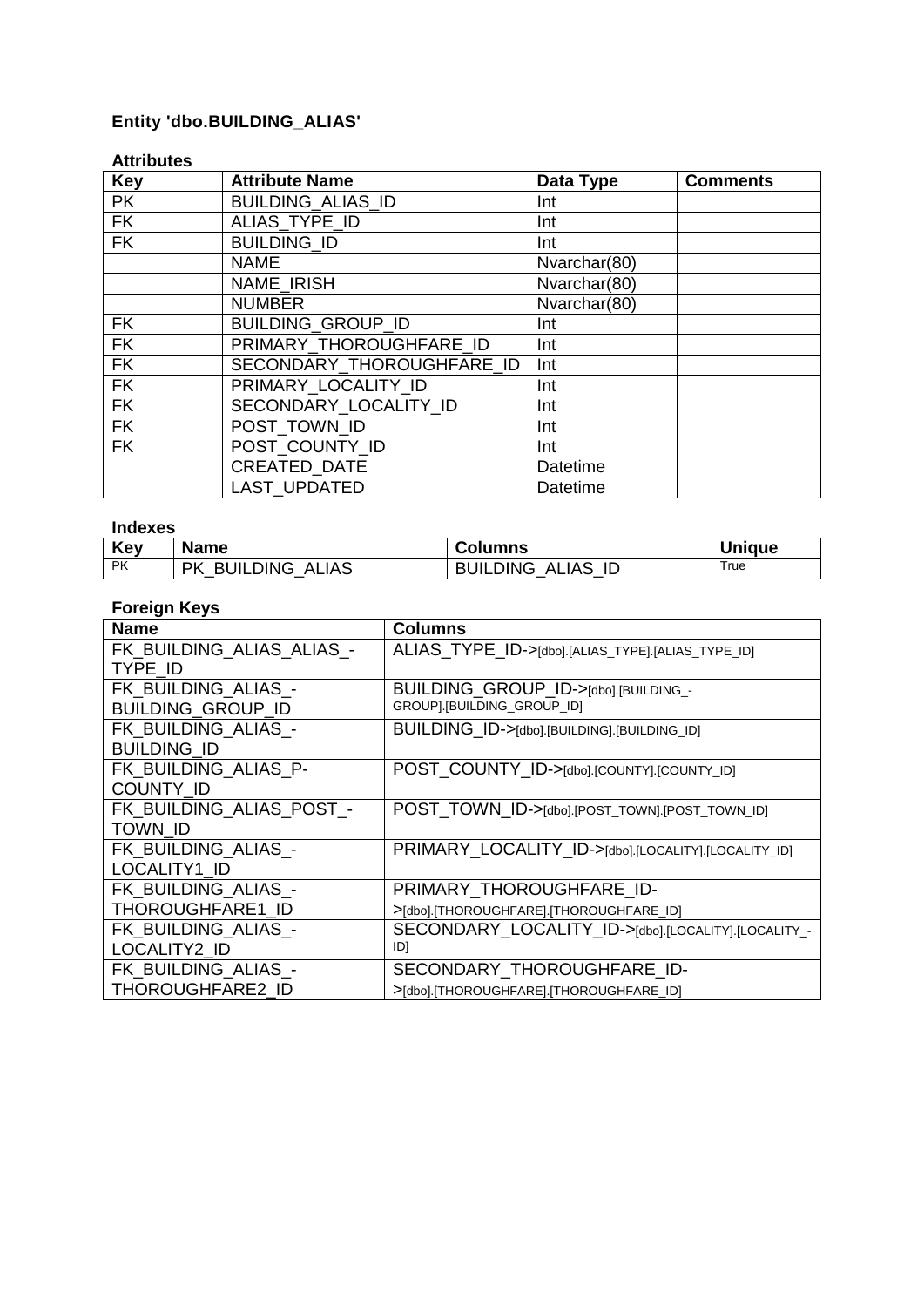## **Entity 'dbo.BUILDING\_GROUP'**

### **Attributes**

| <b>Key</b> | <b>Attribute Name</b>            | Data Type    | <b>Comments</b> |
|------------|----------------------------------|--------------|-----------------|
| <b>PK</b>  | BUILDING_GROUP_ID                | Int          |                 |
| FK         | ADDRESS_TYPE_ID                  | Int          |                 |
|            | <b>NAME</b>                      | Nvarchar(80) |                 |
|            | NAME_IRISH                       | Nvarchar(80) |                 |
| <b>FK</b>  | IRISH_VERIFICATION_ID            | Int          |                 |
| FK         | QUALIFIER ID                     | Int          |                 |
| FK         | <b>DESCRIPTOR ID</b>             | Int          |                 |
| FK         | GEOGRAPHIC_ID                    | Int          |                 |
|            | BUILDING_GROUP_NAME              | Nvarchar(80) |                 |
|            | <b>BUILDING GROUP NAME IRISH</b> | Nvarchar(80) |                 |
|            | CREATED_DATE                     | Datetime     |                 |
|            | <b>LAST UPDATED</b>              | Datetime     |                 |

#### **Indexes**

| Key       | <b>Name</b>                 | <b>Columns</b>              | Uniaue     |
|-----------|-----------------------------|-----------------------------|------------|
| <b>PK</b> | <b>BUILDING GROUP</b><br>РK | <b>BUILDING GROUP</b><br>ТD | $\tau$ rue |

| <b>Name</b>                                         | <b>Columns</b>                                                                 |
|-----------------------------------------------------|--------------------------------------------------------------------------------|
| FK BUILDING GROUP -<br>ADDRESS_TYPE_ID              | ADDRESS_TYPE_ID->[dbo].[ADDRESS_TYPE].[ADDRESS_-<br>TYPE IDI                   |
| FK BUILDING GROUP -<br>DESCRIPTOR_ID                | DESCRIPTOR_ID->[dbo].[DESCRIPTOR].[DESCRIPTOR_ID]                              |
| FK BUILDING GROUP -<br><b>GEOGRAPHIC ID</b>         | GEOGRAPHIC_ID->[dbo].[GEOGRAPHIC].[GEOGRAPHIC_ID]                              |
| FK BUILDING GROUP IRISH -<br><b>VERIFICATION ID</b> | IRISH_VERIFICATION_ID->[dbo].[IRISH_-<br>VERIFICATION].[IRISH_VERIFICATION_ID] |
| FK BUILDING GROUP -<br><b>QUALIFIER ID</b>          | QUALIFIER_ID->[dbo].[QUALIFIER].[QUALIFIER_ID]                                 |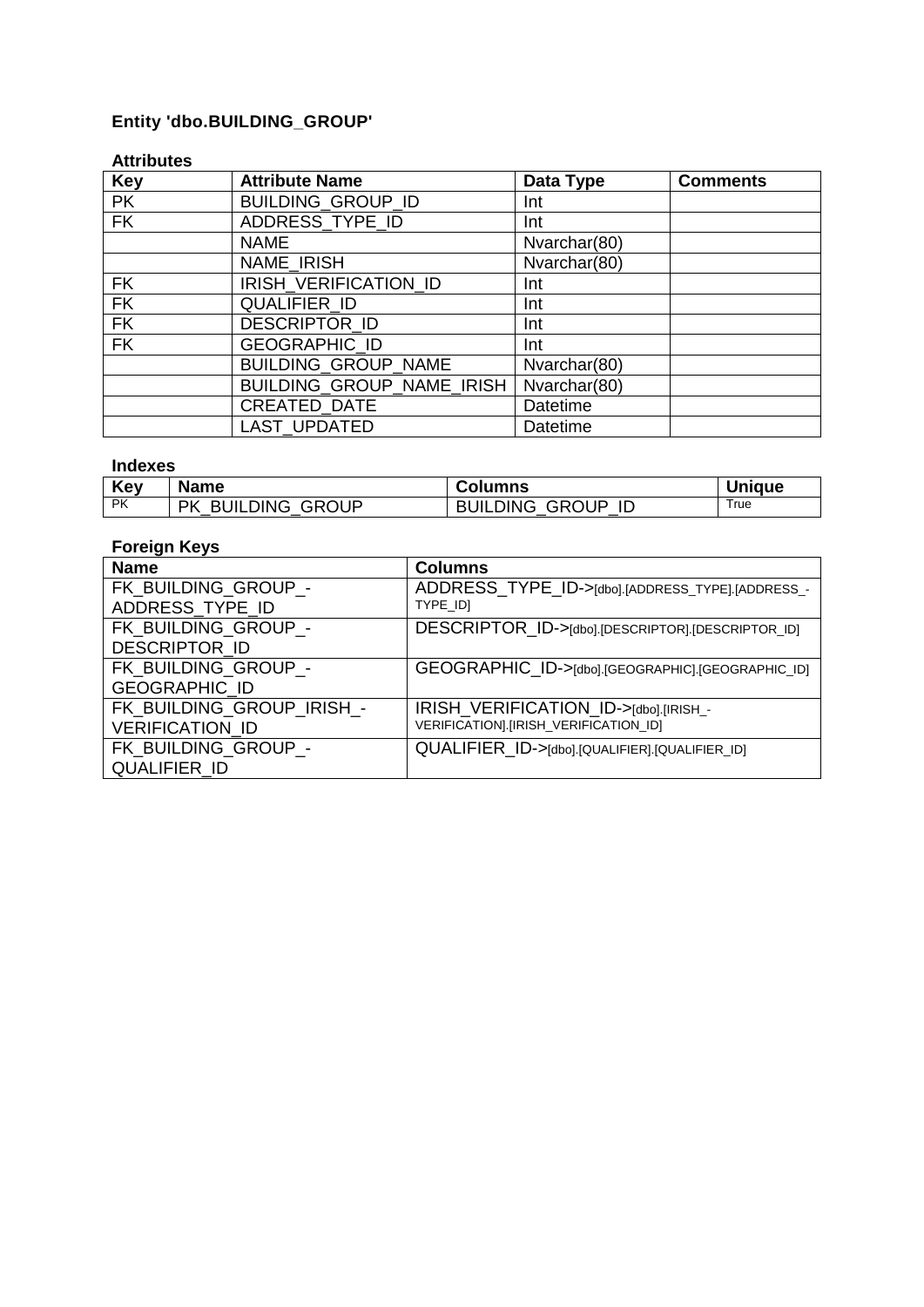## **Entity 'dbo.BUILDING\_GROUP\_ALIAS'**

### **Attributes**

| <b>Key</b> | <b>Attribute Name</b>          | Data Type    | <b>Comments</b> |
|------------|--------------------------------|--------------|-----------------|
| <b>PK</b>  | <b>BUILDING GROUP ALIAS ID</b> | Int          |                 |
| <b>FK</b>  | ALIAS_TYPE_ID                  | Int          |                 |
| <b>FK</b>  | <b>BUILDING_GROUP_ID</b>       | Int          |                 |
|            | <b>NAME</b>                    | Nvarchar(80) |                 |
|            | NAME_IRISH                     | Nvarchar(80) |                 |
| <b>FK</b>  | PRIMARY THOROUGHFARE ID        | Int          |                 |
| <b>FK</b>  | SECONDARY THOROUGHFARE ID      | Int          |                 |
| <b>FK</b>  | PRIMARY_LOCALITY_ID            | Int          |                 |
| <b>FK</b>  | SECONDARY_LOCALITY ID          | Int          |                 |
| <b>FK</b>  | POST TOWN ID                   | Int          |                 |
| <b>FK</b>  | POST COUNTY ID                 | Int          |                 |
|            | <b>CREATED DATE</b>            | Datetime     |                 |
|            | <b>LAST UPDATED</b>            | Datetime     |                 |

#### **Indexes**

| <b>Key</b> | <b>Name</b>                                        | <b>Columns</b>                        | Uniaue |
|------------|----------------------------------------------------|---------------------------------------|--------|
| PK         | <b>BUILDING GROUP</b><br><b>PK</b><br><b>ALIAS</b> | <b>BUILDING GROUP</b><br>-ID<br>ALIAS | True   |

| <b>Name</b>               | <b>Columns</b>                                      |
|---------------------------|-----------------------------------------------------|
| FK BUILDING GROUP ALIAS - | ALIAS_TYPE_ID->[dbo].[ALIAS_TYPE].[ALIAS_TYPE_ID]   |
| ALIAS_TYPE ID             |                                                     |
| FK BUILDING GROUP ALIAS - | BUILDING GROUP ID->[dbo].[BUILDING_-                |
| <b>BUILDING GROUP ID</b>  | GROUP].[BUILDING_GROUP_ID]                          |
| FK BUILDING GROUP ALIAS - | POST_COUNTY_ID->[dbo].[COUNTY].[COUNTY_ID]          |
| PCOUNTY ID                |                                                     |
| FK BUILDING GROUP ALIAS - | POST_TOWN_ID->[dbo].[POST_TOWN].[POST_TOWN_ID]      |
| POST TOWN ID              |                                                     |
| FK BUILDING GROUP ALIAS - | PRIMARY_LOCALITY_ID->[dbo].[LOCALITY].[LOCALITY_ID] |
| LOCALITY1_ID              |                                                     |
| FK_BUILDING_GROUP_ALIAS - | PRIMARY THOROUGHFARE ID-                            |
| THOROUGHFARE1 ID          | >[dbo].[THOROUGHFARE].[THOROUGHFARE_ID]             |
| FK BUILDING GROUP ALIAS - | SECONDARY LOCALITY ID-                              |
| LOCALITY2 ID              | >[dbo].[LOCALITY].[LOCALITY_ID]                     |
| FK_BUILDING_GROUP_ALIAS - | SECONDARY THOROUGHFARE ID-                          |
| THOROUGHFARE2_ID          | >[dbo].[THOROUGHFARE].[THOROUGHFARE_ID]             |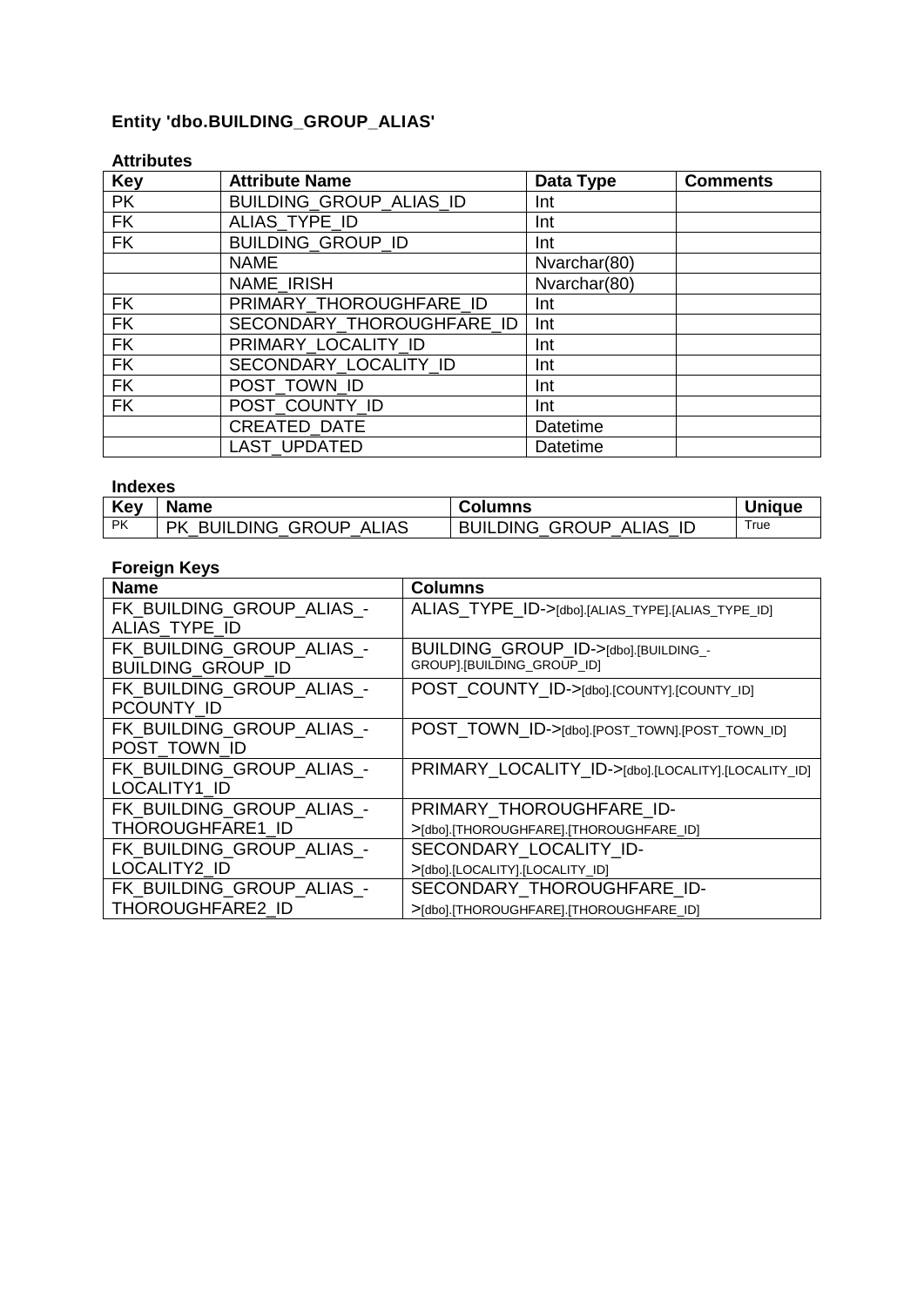## **Entity 'dbo.BUILDING\_INFO'**

#### **Attributes**

| <b>Key</b> | <b>Attribute Name</b> | Data Type       | <b>Comments</b> |
|------------|-----------------------|-----------------|-----------------|
| PK/FK      | <b>BUILDING ID</b>    | Int             |                 |
| <b>FK</b>  | BUILDING_TYPE_ID      | Int             |                 |
|            | HOLIDAY_HOME          | Nvarchar(1)     |                 |
|            | UNDER CONSTRUCTION    | Nvarchar(1)     |                 |
|            | <b>BUILDING_USE</b>   | Nvarchar(1)     |                 |
|            | <b>VACANT</b>         | Nvarchar(1)     |                 |
|            | <b>CREATED DATE</b>   | Datetime        |                 |
|            | <b>LAST UPDATED</b>   | <b>Datetime</b> |                 |

#### **Indexes**

| Key       | <b>Name</b>                | <b>Columns</b>        | <b>Unique</b> |
|-----------|----------------------------|-----------------------|---------------|
| <b>PK</b> | <b>BUILDING INFO</b><br>РK | <b>BUILDING</b><br>ID | True          |

#### **Foreign Keys**

| <b>Name</b>                            | <b>Columns</b>                                                  |
|----------------------------------------|-----------------------------------------------------------------|
| FK BUILDING INFO BUILDING ID           | BUILDING_ID->[dbo].[BUILDING].[BUILDING_ID]                     |
| FK BUILDING INFO BUILDING -<br>TYPE ID | BUILDING_TYPE_ID->[dbo].[BUILDING_TYPE].[BUILDING_-<br>TYPE IDI |

### **Entity 'dbo.BUILDING\_TYPE'**

#### **Attributes**

| <b>Key</b> | <b>Attribute Name</b>        | Data Type       | <b>Comments</b> |
|------------|------------------------------|-----------------|-----------------|
| PK         | <b>BUILDING TYPE ID</b>      | Int             |                 |
|            | <b>NAME</b>                  | Nvarchar(50)    |                 |
|            | NAME IRISH                   | Nvarchar(50)    |                 |
| <b>FK</b>  | <b>IRISH VERIFICATION ID</b> | <b>Int</b>      |                 |
|            | <b>CODE</b>                  | Nvarchar(5)     |                 |
|            | <b>CREATED DATE</b>          | <b>Datetime</b> |                 |
|            | <b>LAST UPDATED</b>          | <b>Datetime</b> |                 |

#### **Indexes**

| Key       | <b>Name</b>                   | <b>Columns</b>                | <b>Unique</b> |
|-----------|-------------------------------|-------------------------------|---------------|
| <b>PK</b> | <b>BUILDING</b><br>TVDE<br>РK | <b>BUILDING</b><br>TVDE<br>ΙD | True          |

| Name                         | Columns                                                |
|------------------------------|--------------------------------------------------------|
| FK BUILDING TYPE -           | IRISH VERIFICATION ID-                                 |
| <b>IRISH VERIFICATION ID</b> | >[dbo].[IRISH_VERIFICATION_ID].[IRISH_VERIFICATION_ID] |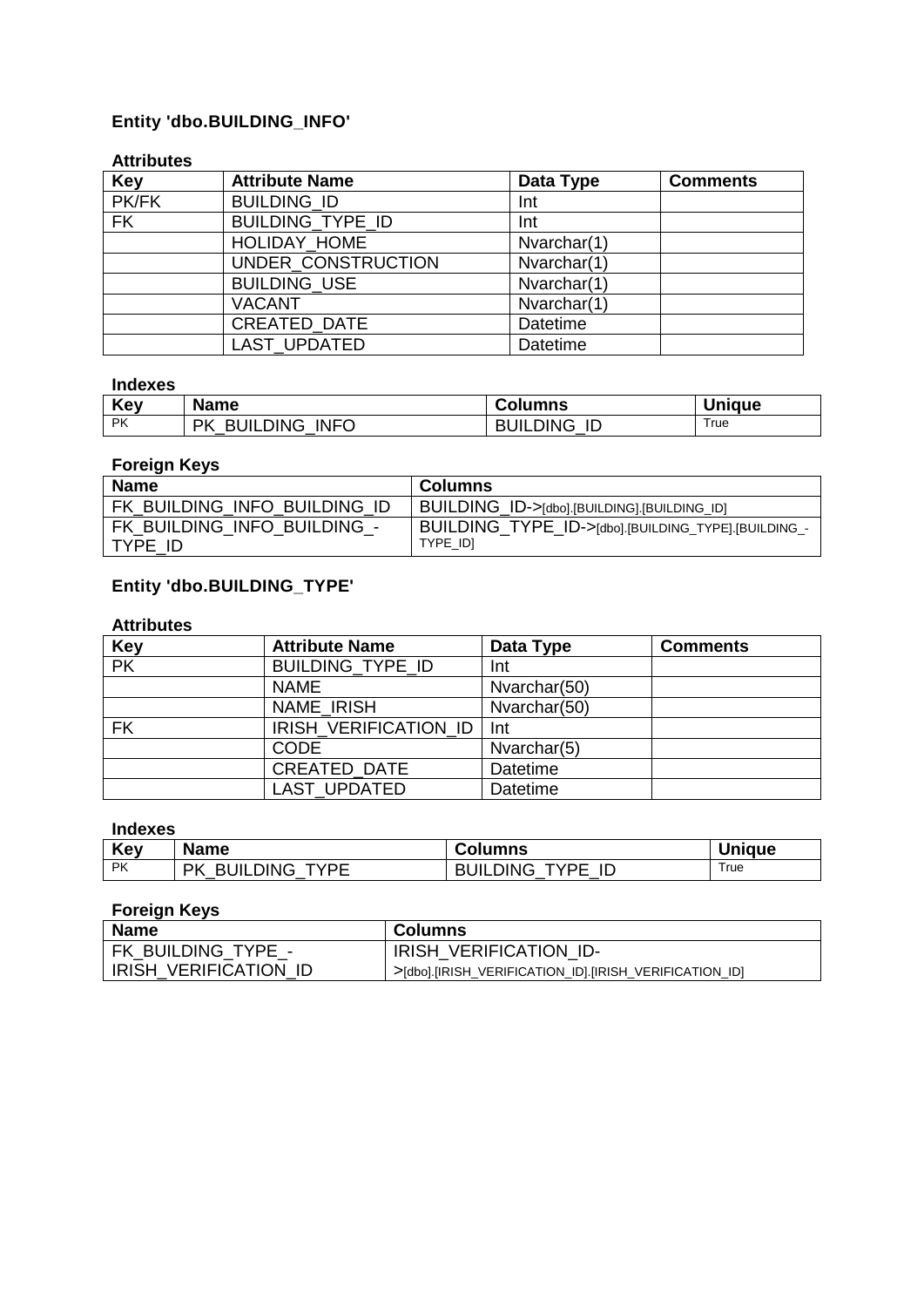## **Entity 'dbo.COUNTY'**

#### **Attributes**

| <b>Key</b> | <b>Attribute Name</b> | Data Type       | <b>Comments</b> |
|------------|-----------------------|-----------------|-----------------|
| <b>PK</b>  | COUNTY_ID             | Int             |                 |
| FK         | ADDRESS_TYPE_ID       | Int             |                 |
|            | <b>NAME</b>           | Nvarchar(50)    |                 |
|            | NAME IRISH            | Nvarchar(50)    |                 |
|            | NAME_IRISH_CO         | Nvarchar(50)    |                 |
| <b>FK</b>  | IRISH VERIFICATION ID | Int             |                 |
|            | CREATED_DATE          | <b>Datetime</b> |                 |
|            | <b>LAST UPDATED</b>   | <b>Datetime</b> |                 |

#### **Indexes**

| Key  | <b>Name</b>         | <b>Columns</b>      | <b>Unique</b> |
|------|---------------------|---------------------|---------------|
| l PK | <b>COUNTY</b><br>РK | <b>COUNTY</b><br>ID | True          |

#### **Foreign Keys**

| <b>Name</b>            | Columns                                          |
|------------------------|--------------------------------------------------|
| FK COUNTY ADDRESS -    | ADDRESS_TYPE_ID->[dbo].[ADDRESS_TYPE].[ADDRESS_- |
| TYPE ID                | TYPE IDI                                         |
| FK COUNTY IRISH -      | IRISH VERIFICATION_ID->[dbo].[IRISH_-            |
| <b>VERIFICATION ID</b> | VERIFICATION].[IRISH_VERIFICATION_ID]            |

## **Entity 'dbo.COUNTY\_ALIAS'**

#### **Attributes**

| <b>Key</b> | <b>Attribute Name</b> | Data Type    | <b>Comments</b> |
|------------|-----------------------|--------------|-----------------|
| <b>PK</b>  | COUNTY_ALIAS_ID       | Int          |                 |
| FK         | ALIAS TYPE ID         | Int          |                 |
| <b>FK</b>  | <b>COUNTY ID</b>      | Int          |                 |
|            | <b>NAME</b>           | Nvarchar(50) |                 |
|            | NAME IRISH            | Nvarchar(50) |                 |
|            | NAME_IRISH_CO         | Nvarchar(50) |                 |
|            | <b>CREATED DATE</b>   | Datetime     |                 |
|            | <b>LAST UPDATED</b>   | Datetime     |                 |

#### **Indexes**

| Key       | <b>Name</b>                  | <b>Columns</b>               | <b>Unique</b> |
|-----------|------------------------------|------------------------------|---------------|
| <b>PK</b> | COUNTY<br><b>ALIAS</b><br>ΡK | OUNTY.<br>ALIAS<br>ID<br>$-$ | True          |

| <b>Name</b>                   | <b>Columns</b>                                    |
|-------------------------------|---------------------------------------------------|
| FK_COUNTY_ALIAS_ALIAS_TYPE_ID | ALIAS_TYPE_ID->[dbo].[ALIAS_TYPE].[ALIAS_TYPE_ID] |
| FK COUNTY ALIAS COUNTY ID     | COUNTY_ID->[dbo].[COUNTY].[COUNTY_ID]             |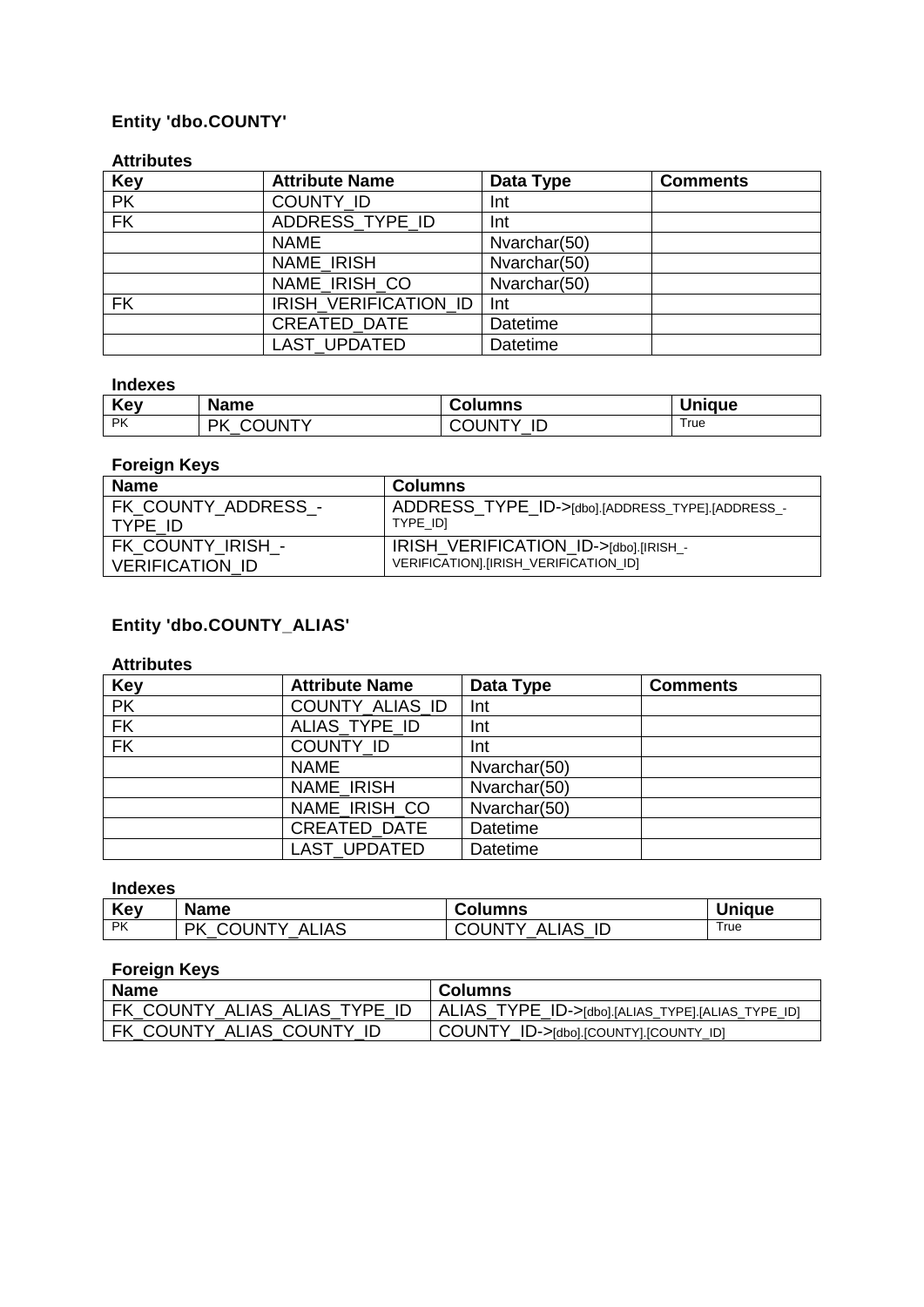## **Entity 'dbo.DESCRIPTOR'**

#### **Attributes**

| <b>Key</b>               | <b>Attribute Name</b>        | Data Type       | <b>Comments</b> |
|--------------------------|------------------------------|-----------------|-----------------|
| $\overline{\mathsf{PK}}$ | <b>DESCRIPTOR ID</b>         | Int             |                 |
|                          | <b>NAME</b>                  | Nvarchar(80)    |                 |
|                          | <b>NAME IRISH</b>            | Nvarchar(80)    |                 |
| <b>FK</b>                | <b>IRISH VERIFICATION ID</b> | Int             |                 |
|                          | <b>CREATED DATE</b>          | Datetime        |                 |
|                          | <b>LAST UPDATED</b>          | <b>Datetime</b> |                 |

#### **Indexes**

| Key       | <b>Name</b>              | <b>Columns</b>         | <b>Unique</b> |
|-----------|--------------------------|------------------------|---------------|
| <b>PK</b> | <b>DESCRIPTOR</b><br>PK. | <b>DECRIPTOR</b><br>ID | Γrue          |

| <b>Name</b>           | Columns                                |
|-----------------------|----------------------------------------|
| FK DESCRIPTOR IRISH - | IRISH VERIFICATION_ID->[dbo].[IRISH_-  |
| VERIFICATION          | VERIFICATIONI. [IRISH VERIFICATION ID] |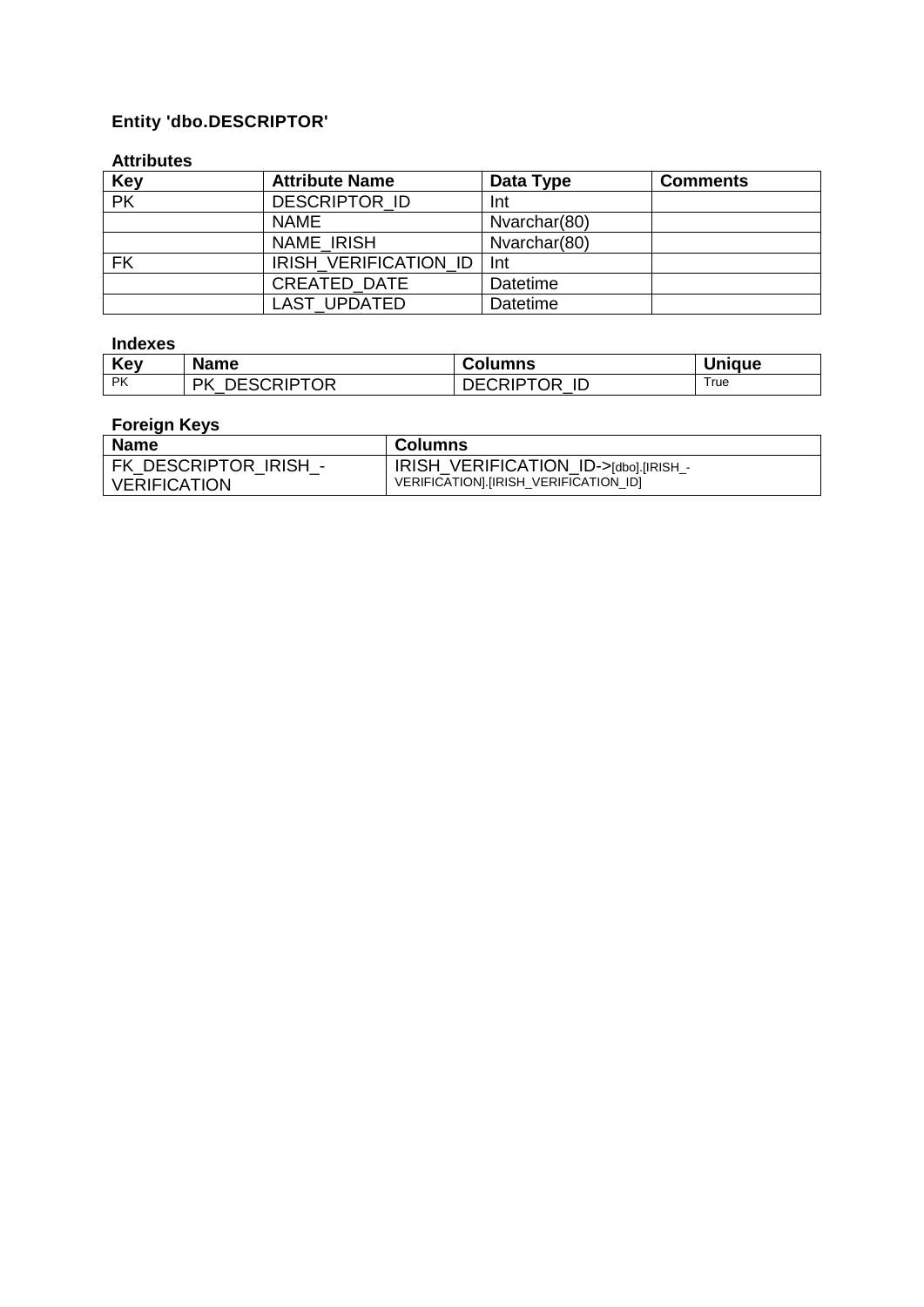## **Entity 'dbo.GEOGRAPHIC'**

#### **Attributes**

| <b>Key</b>               | <b>Attribute Name</b> | Data Type    | <b>Comments</b> |
|--------------------------|-----------------------|--------------|-----------------|
| $\overline{\mathsf{PK}}$ | <b>GEOGRAPHIC ID</b>  | Int          |                 |
|                          | <b>NAME</b>           | Nvarchar(80) |                 |
|                          | <b>NAME IRISH</b>     | Nvarchar(80) |                 |
| <b>FK</b>                | IRISH VERIFICATION ID | -Int         |                 |
|                          | <b>CREATED DATE</b>   | Datetime     |                 |
|                          | LAST UPDATED          | Datetime     |                 |

#### **Indexes**

| Key  | <b>Name</b>             | <b>Columns</b>       | <b>Unique</b> |
|------|-------------------------|----------------------|---------------|
| l PK | <b>GEOGRAPHIC</b><br>РK | <b>GEOGRAPHIC ID</b> | True          |

#### **Foreign Keys**

| <b>Name</b>           | <b>Columns</b>                        |
|-----------------------|---------------------------------------|
| FK GEOGRAPHIC IRISH - | IRISH_VERIFICATION_ID->[dbo].[IRISH_- |
| <b>VERIFICATION</b>   | VERIFICATION].[IRISH_VERIFICATION_ID] |

## **Entity 'dbo.IRISH\_VERIFICATION'**

### **Attributes**

| Key                      | <b>Attribute Name</b>               | Data Type | <b>Comments</b> |
|--------------------------|-------------------------------------|-----------|-----------------|
| $\overline{\mathsf{PK}}$ | IRISH VERIFICATION ID               | Int       |                 |
|                          | VALIDATION LIFECYCLE   Nvarchar(50) |           |                 |
|                          | <b>CREATED DATE</b>                 | Datetime  |                 |
|                          | LAST UPDATED                        | Datetime  |                 |

### **Indexes**

| Key       | <b>Name</b>                               | <b>Columns</b>                    | <b>Unique</b> |
|-----------|-------------------------------------------|-----------------------------------|---------------|
| <b>PK</b> | <b>IRISH</b><br><b>VERIFICATION</b><br>РK | <b>VERIFICATION</b><br>ID<br>राSH | True          |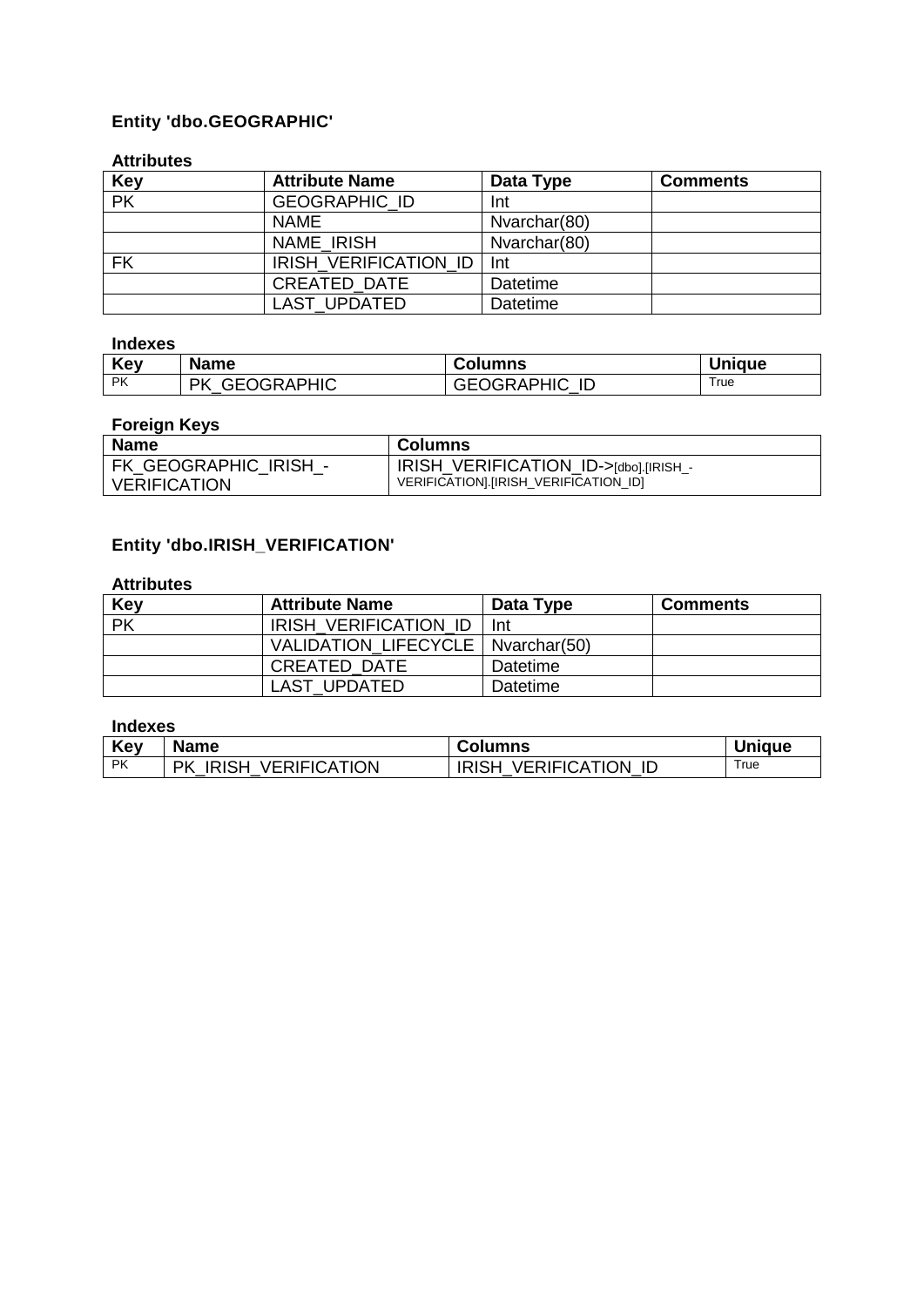## **Entity 'dbo.LOCALITY'**

#### **Attributes**

| <b>Key</b> | <b>Attribute Name</b> | Data Type    | <b>Comments</b> |
|------------|-----------------------|--------------|-----------------|
| <b>PK</b>  | LOCALITY ID           | Int          |                 |
| <b>FK</b>  | ADDRESS TYPE ID       | Int          |                 |
|            | <b>NAME</b>           | Nvarchar(80) |                 |
|            | NAME IRISH            | Nvarchar(80) |                 |
|            | LOCALITY_NAME         | Nvarchar(80) |                 |
|            | LOCALITY NAME IRISH   | Nvarchar(80) |                 |
| <b>FK</b>  | IRISH_VERIFICATION_ID | Int          |                 |
| <b>FK</b>  | <b>QUALIFIER ID</b>   | Int          |                 |
| <b>FK</b>  | <b>GEOGRAPHIC ID</b>  | Int          |                 |
|            | CREATED_DATE          | Datetime     |                 |
|            | <b>LAST UPDATED</b>   | Datetime     |                 |

#### **Indexes**

| Key       | <b>Name</b>   | Columns     | <b>Unique</b> |
|-----------|---------------|-------------|---------------|
| <b>PK</b> | Dk<br>''OCALL | ΙC<br>OCAL. | True          |

| <b>Name</b>                                   | <b>Columns</b>                                                                 |
|-----------------------------------------------|--------------------------------------------------------------------------------|
| FK LOCALITY ADDRESS -<br>TYPE ID              | ADDRESS_TYPE_ID->[dbo].[ADDRESS_TYPE].[ADDRESS_-<br>TYPE IDI                   |
| FK LOCALITY -<br><b>GEOGRAPHIC ID</b>         | GEOGRAPHIC_ID->[dbo].[GEOGRAPHIC].[GEOGRAPHIC_ID]                              |
| FK LOCALITY IRISH -<br><b>VERIFICATION ID</b> | IRISH_VERIFICATION_ID->[dbo].[IRISH_-<br>VERIFICATION].[IRISH_VERIFICATION_ID] |
| FK LOCALITY QUALIFIER ID                      | QUALIFIER_ID->[dbo].[QUALIFIER].[QUALIFIER_ID]                                 |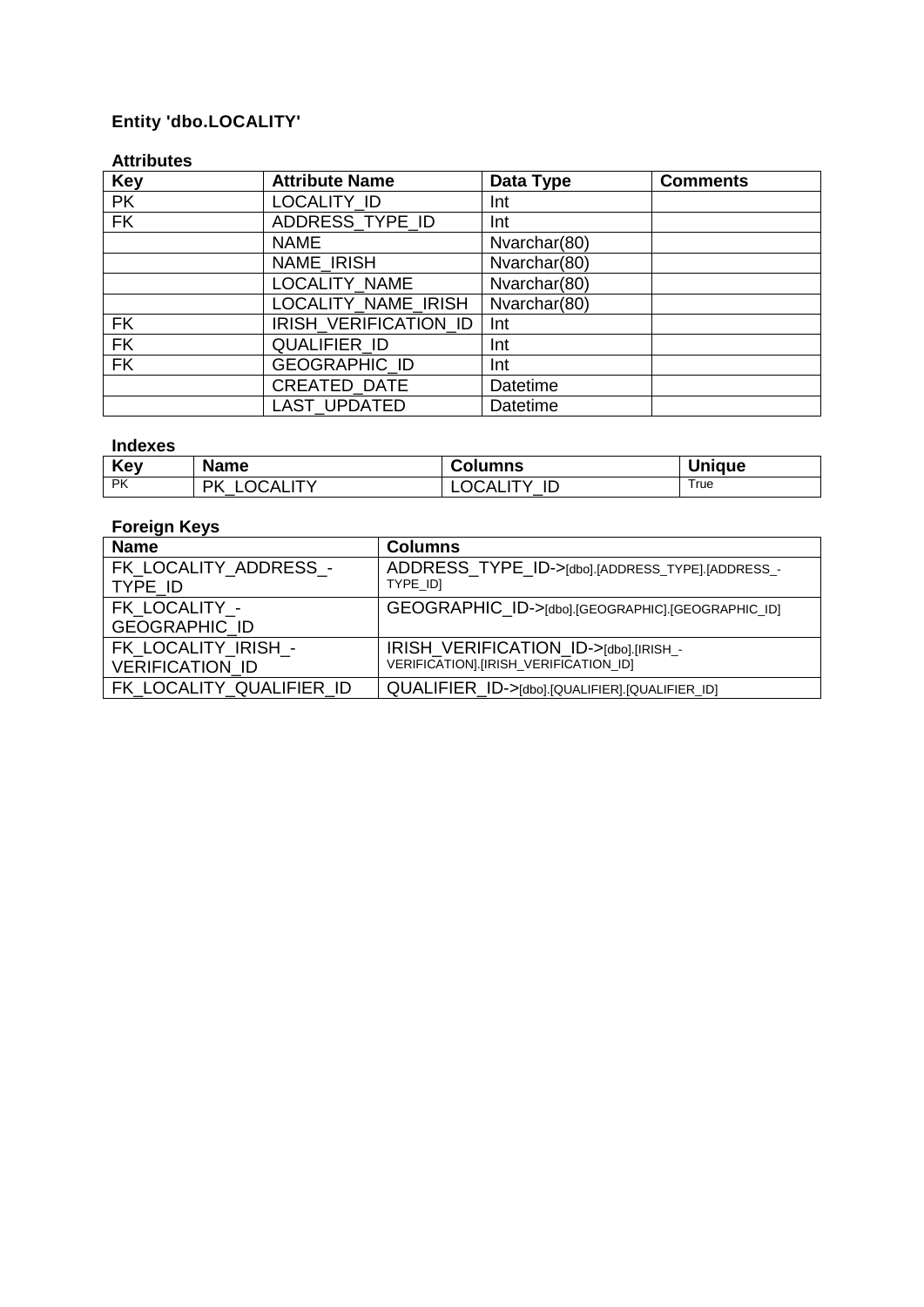## **Entity 'dbo.LOCALITY\_ALIAS'**

#### **Attributes**

| <b>Key</b> | <b>Attribute Name</b> | Data Type    | <b>Comments</b> |
|------------|-----------------------|--------------|-----------------|
| <b>PK</b>  | LOCALITY_ALIAS_ID     | Int          |                 |
| FK         | ALIAS_TYPE_ID         | Int          |                 |
|            | <b>NAME</b>           | Nvarchar(80) |                 |
|            | NAME IRISH            | Nvarchar(80) |                 |
| <b>FK</b>  | LOCALITY ID           | Int          |                 |
| FK         | SECONDARY LOCALITY ID | Int          |                 |
| <b>FK</b>  | POST_TOWN_ID          | Int          |                 |
| <b>FK</b>  | POST COUNTY ID        | Int          |                 |
|            | CREATED_DATE          | Datetime     |                 |
|            | LAST_UPDATED          | Datetime     |                 |

### **Indexes**

| Key       | <b>Name</b>                               | <b>Columns</b>                              | <b>Unique</b> |
|-----------|-------------------------------------------|---------------------------------------------|---------------|
| <b>PK</b> | ΡK<br><b>ALIAS</b><br>CALITY.<br>ำ(<br>__ | ID<br>ALIAS<br>CALI<br>$\cdot$ IV<br>' )(,, | True          |

| <b>Name</b>               | <b>Columns</b>                                    |
|---------------------------|---------------------------------------------------|
| FK_LOCALITY_ALIAS_ALIAS_- | ALIAS_TYPE_ID->[dbo].[ALIAS_TYPE].[ALIAS_TYPE_ID] |
| TYPE ID                   |                                                   |
| FK LOCALITY ALIAS -       | LOCALITY_ID->[dbo].[LOCALITY].[LOCALITY_ID]       |
| LOCALITY_ID               |                                                   |
| FK LOCALITY ALIAS -       | POST_COUNTY_ID->[dbo].[COUNTY].[COUNTY_ID]        |
| PCOUNTY_ID                |                                                   |
| FK_LOCALITY_ALIAS_POST_-  | POST_TOWN_ID->[dbo].[POST_TOWN].[POST_TOWN_ID]    |
| <b>TOWN ID</b>            |                                                   |
| FK_LOCALITY_ALIAS_-       | SECONDARY LOCALITY ID-                            |
| LOCALITY2 ID              | >[dbo].[LOCALITY].[LOCALITY_ID]                   |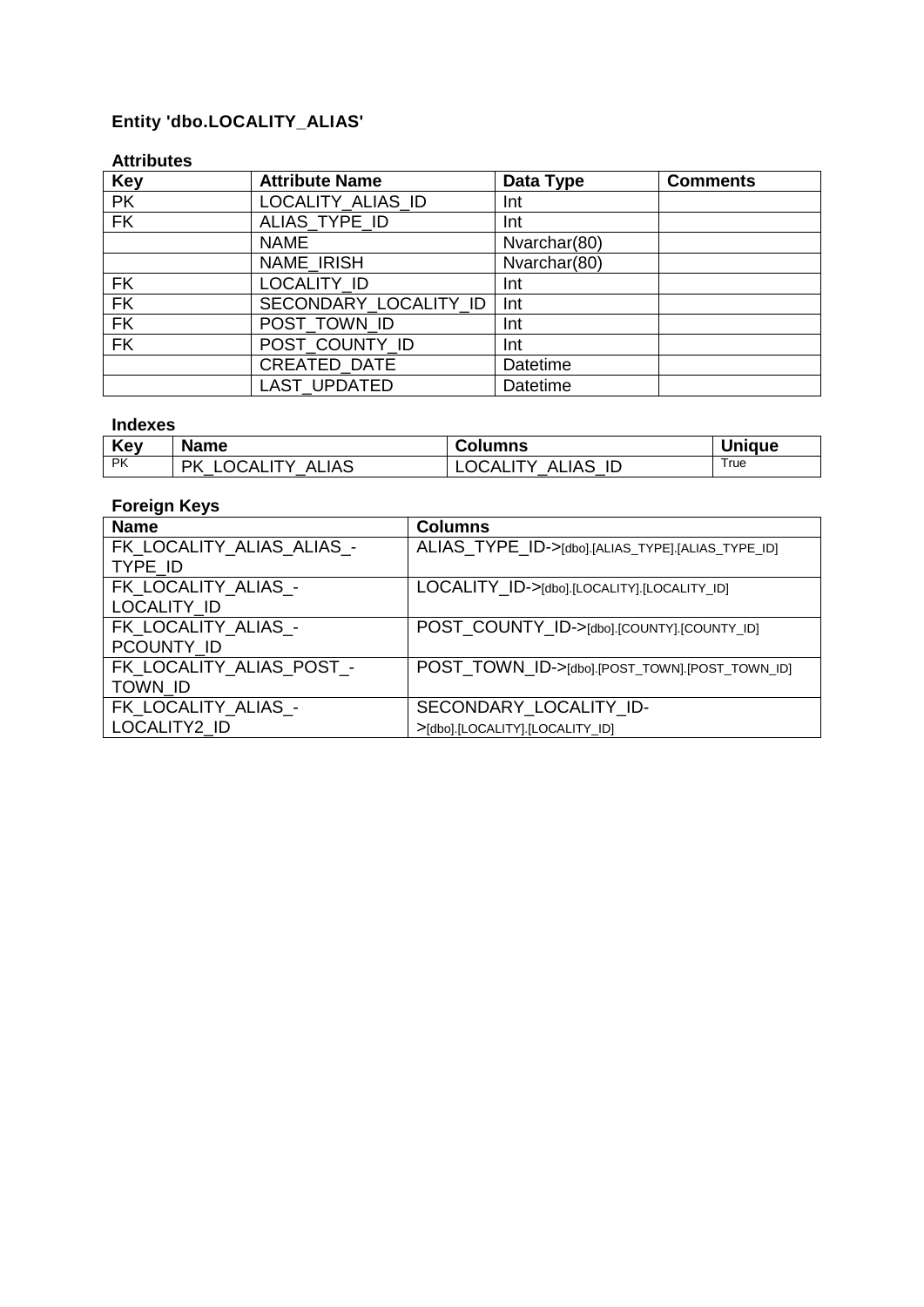## **Entity 'dbo.ORGANISATION'**

#### **Attributes**

| <b>Key</b> | <b>Attribute Name</b>          | Data Type    | <b>Comments</b>               |
|------------|--------------------------------|--------------|-------------------------------|
| <b>PK</b>  | <b>ORGANISATION ID</b>         | Int          |                               |
| <b>FK</b>  | ADDRESS POINT ID               | Int          |                               |
| <b>FK</b>  | ADDRESS_TYPE_ID                | Int          |                               |
|            | <b>NAME</b>                    | Nvarchar(80) | Organisation<br>Name          |
|            | <b>NAME IRISH</b>              | Nvarchar(80) |                               |
|            | SUB ADDRESS NAME               | Nvarchar(80) | e.g. LEVEL 2                  |
|            | SUB ADDRESS NAME IRISH         | Nvarchar(80) |                               |
|            | <b>DEPARTMENT</b>              | Nvarchar(80) | e.g. BOOKING<br><b>OFFICE</b> |
|            | DEPARTMENT_IRISH               | Nvarchar(80) |                               |
| <b>FK</b>  | IRISH VERIFICATION ID          | Int          |                               |
|            | FULL ADDRESS LINE              | Varchar(1)   |                               |
|            | ORGANISATION NAME REQUIRED     | Varchar(1)   |                               |
|            | <b>BUILDING GROUP REQUIRED</b> | Varchar(1)   |                               |
|            | BUILDING_NAME_REQUIRED         | Varchar(1)   |                               |
|            | DEPARTMENT REQUIRED            | Varchar(1)   |                               |
|            | SUB BUILDING NAME REQUIRED     | Varchar(1)   |                               |
|            | <b>CREATED DATE</b>            | Datetime     |                               |
|            | <b>LAST UPDATED</b>            | Datetime     |                               |

### **Indexes**

| Key       | <b>Name</b>         | <b>Columns</b>  | <b>Unique</b> |
|-----------|---------------------|-----------------|---------------|
| <b>PK</b> | ORGANISATION<br>PK. | ORGANISATION ID | ™rue          |

| <b>Name</b>               | <b>Columns</b>                        |
|---------------------------|---------------------------------------|
| FK ORGANISATION ADDRESS - | ADDRESS POINT ID->[dbo].[ADDRESS_-    |
| POINT ID                  | POINTI. [ADDRESS POINT ID]            |
| FK ORGANISATION_ADDRESS_- | ADDRESS TYPE ID->[dbo].[ADDRESS_-     |
| TYPE ID                   | TYPE].[ADDRESS TYPE ID]               |
| FK ORGANISATION IRISH -   | IRISH VERIFICATION_ID->[dbo].[IRISH_- |
| VERIFICATION ID           | VERIFICATION].[IRISH_VERIFICATION_ID] |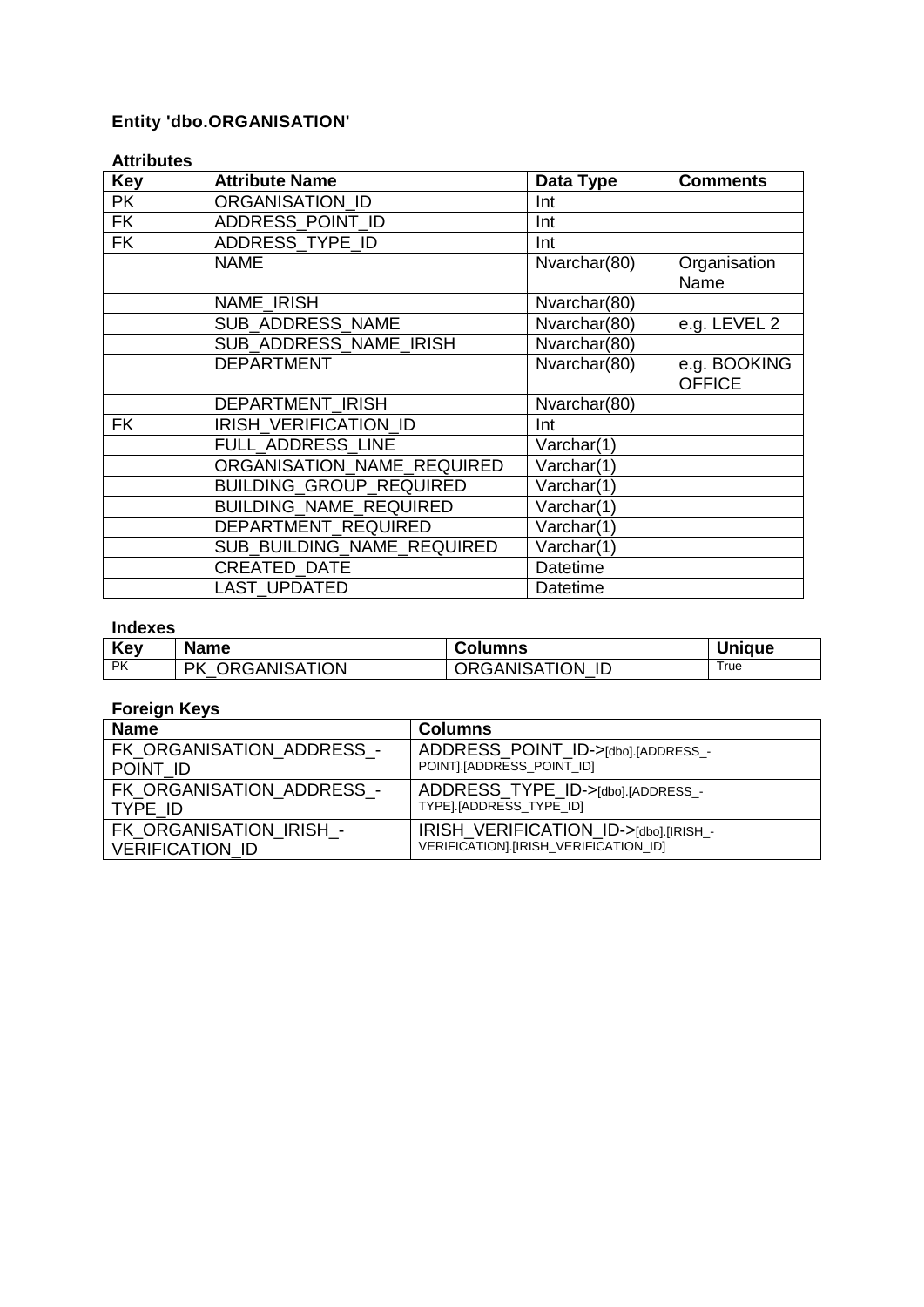## **Entity 'dbo.ORGANISATION\_ALIAS'**

| AllINULGS  |                           |                                   |                 |
|------------|---------------------------|-----------------------------------|-----------------|
| <b>Key</b> | <b>Attribute Name</b>     | Data Type                         | <b>Comments</b> |
| <b>PK</b>  | ORGANISATION_ALIAS_ID     | Int                               |                 |
| <b>FK</b>  | ALIAS TYPE ID             | Int                               |                 |
| <b>FK</b>  | <b>ORGANISATION ID</b>    | Int                               |                 |
| <b>FK</b>  | ADDRESS_POINT_ID          | Int                               |                 |
| <b>FK</b>  | <b>BUILDING ID</b>        | Int                               |                 |
|            | <b>NAME</b>               | Nvarchar(80)                      |                 |
|            | <b>NAME IRISH</b>         | Nvarchar(80)                      |                 |
|            | <b>SUB ADDRESS NAME</b>   | Nvarchar(80)                      |                 |
|            | SUB ADDRESS NAME IRISH    | $\overline{\text{N}}$ varchar(80) |                 |
|            | <b>DEPARTMENT</b>         | Nvarchar(80)                      |                 |
|            | <b>DEPARTMENT IRISH</b>   | Nvarchar(80)                      |                 |
| <b>FK</b>  | <b>BUILDING GROUP ID</b>  | Int                               |                 |
| <b>FK</b>  | PRIMARY_THOROUGHFARE_ID   | Int                               |                 |
| <b>FK</b>  | SECONDARY_THOROUGHFARE_ID | Int                               |                 |
| <b>FK</b>  | PRIMARY_LOCALITY_ID       | Int                               |                 |
| <b>FK</b>  | SECONDARY_LOCALITY ID     | Int                               |                 |
| <b>FK</b>  | POST TOWN ID              | Int                               |                 |
| <b>FK</b>  | POST COUNTY ID            | Int                               |                 |
|            | <b>CREATED DATE</b>       | Datetime                          |                 |
|            | <b>LAST UPDATED</b>       | <b>Datetime</b>                   |                 |

#### **Attributes**

#### **Indexes**

| Key       | <b>Name</b>                     | <b>Columns</b>                     | <b>Unique</b> |
|-----------|---------------------------------|------------------------------------|---------------|
| <b>PK</b> | ORGANISATION ALIAS<br><b>PK</b> | <b>ORGANISATION</b><br>ALIAS<br>ID | True          |

| <b>Name</b>                           | <b>Columns</b>                                                     |
|---------------------------------------|--------------------------------------------------------------------|
| FK_ORGANISATION_-                     | ADDRESS_POINT_ID-                                                  |
| ALIAS AP ID                           | >[dbo].[ADDRESS_POINT].[ADDRESS_POINT_ID]                          |
| FK_ORGANISATION_ALIAS_-<br>TYPE ID    | ALIAS TYPE ID->[dbo].[ALIAS_TYPE].[ALIAS_TYPE_ID]                  |
| FK_ORGANISATION_ALIAS_-<br>BG ID      | BUILDING_GROUP_ID->[dbo].[BUILDING_GROUP].[BUILDING_-<br>GROUP_ID] |
| FK_ORGANISATION_ALIAS_-<br>BLD ID     | BUILDING_ID->[dbo].[BUILDING].[BUILDING_ID]                        |
| FK ORGANISATION ALIAS -<br>TYPE ID    | ORGANISATION_ID->[dbo].[ORGANISATION].[ORGANISATION_ID]            |
| FK ORGANISATION ALIAS -<br>PCOUNTY ID | POST_COUNTY_ID->[dbo].[COUNTY].[COUNTY_ID]                         |
| FK ORGANISATION ALIAS -<br>PTOWN ID   | POST_TOWN_ID->[dbo].[POST_TOWN].[POST_TOWN_ID]                     |
| FK ORGANISATION ALIAS -<br>LOC1 ID    | PRIMARY_LOCALITY_ID->[dbo].[LOCALITY].[LOCALITY_ID]                |
| FK_ORGANISATION_ALIAS_-               | PRIMARY_THOROUGHFARE_ID-                                           |
| THORO1 ID                             | >[dbo].[LOCALITY].[LOCALITY_ID]                                    |
| FK_ORGANISATION_ALIAS_-<br>LOC2 ID    | SECONDARY_LOCALITY_ID->[dbo].[LOCALITY].[LOCALITY_ID]              |
| FK ORGANISATION ALIAS -               | SECONDARY THOROUGHFARE ID-                                         |
| THORO2_ID                             | >[dbo].[THOROUGHFARE].[THOROUGHFARE_ID]                            |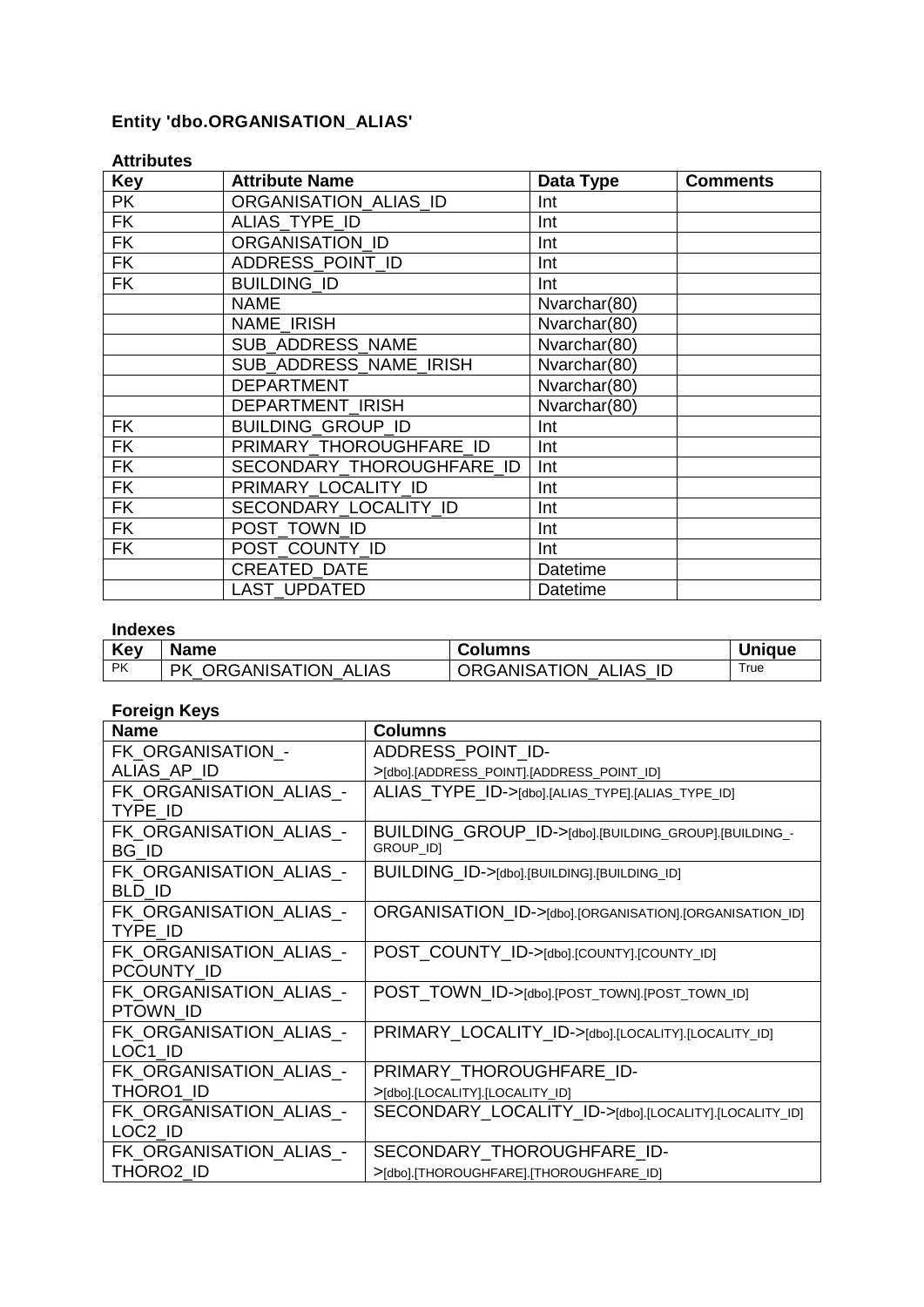### **Entity 'dbo.ORGANISATION\_INFO'**

#### **Attributes**

| <b>Key</b> | <b>Attribute Name</b> | Data Type       | <b>Comments</b> |
|------------|-----------------------|-----------------|-----------------|
| PK/FK      | ORGANISATION ID       | Int             |                 |
|            | <b>VACANT</b>         | Varchar(1)      |                 |
|            | NACE CODE             | Nvarchar(20)    |                 |
|            | NACE_CATEGORY         | Nvarchar(100)   |                 |
|            | <b>CREATED DATE</b>   | <b>Datetime</b> |                 |
|            | <b>LAST UPDATED</b>   | <b>Datetime</b> |                 |

#### **Indexes**

| Kev       | <b>Name</b>                      | Columns                | <b>Unique</b> |
|-----------|----------------------------------|------------------------|---------------|
| <b>PK</b> | <b>CORGANISATION INFO</b><br>PK. | <b>ORGANISATION ID</b> | True          |

### **Foreign Keys**

| <b>Name</b>            | Columns                                 |
|------------------------|-----------------------------------------|
| FK ORGANISATION INFO - | <b>ORGANISATION ID-</b>                 |
| ORGANISATION ID        | >[dbo].[ORGANISATION].[ORGANISATION ID] |

### **Entity 'dbo.POST\_TOWN'**

#### **Attributes**

| <b>Key</b>               | <b>Attribute Name</b>  | Data Type       | <b>Comments</b> |
|--------------------------|------------------------|-----------------|-----------------|
| $\overline{\mathsf{PK}}$ | POST_TOWN ID           | Int             |                 |
| $\overline{\mathsf{FK}}$ | ADDRESS TYPE ID<br>Int |                 |                 |
|                          | <b>NAME</b>            | Nvarchar(80)    |                 |
|                          | NAME IRISH             | Nvarchar(80)    |                 |
| <b>FK</b>                | IRISH VERIFICATION ID  | Int             |                 |
|                          | <b>CREATED DATE</b>    | Datetime        |                 |
|                          | <b>LAST UPDATED</b>    | <b>Datetime</b> |                 |

### **Indexes**

| Key       | <b>Name</b>             | <b>Columns</b>   | <b>Unique</b> |
|-----------|-------------------------|------------------|---------------|
| <b>PK</b> | <b>TOWN</b><br>PK<br>ים | <b>OWN</b><br>ID | True          |

| <b>Name</b>            | Columns                                         |
|------------------------|-------------------------------------------------|
| FK POST TOWN ADDRESS - | ADDRESS_TYPE_ID->[dbo].[ADDRESS_TYPE].[ADDRESS_ |
| <b>TYPF</b>            | TYPE IDI                                        |
| FK_POST_TOWN_IRISH_-   | IRISH_VERIFICATION_ID->[dbo].[IRISH_-           |
| <b>VERIFICATION</b>    | VERIFICATION].[IRISH_VERIFICATION_ID]           |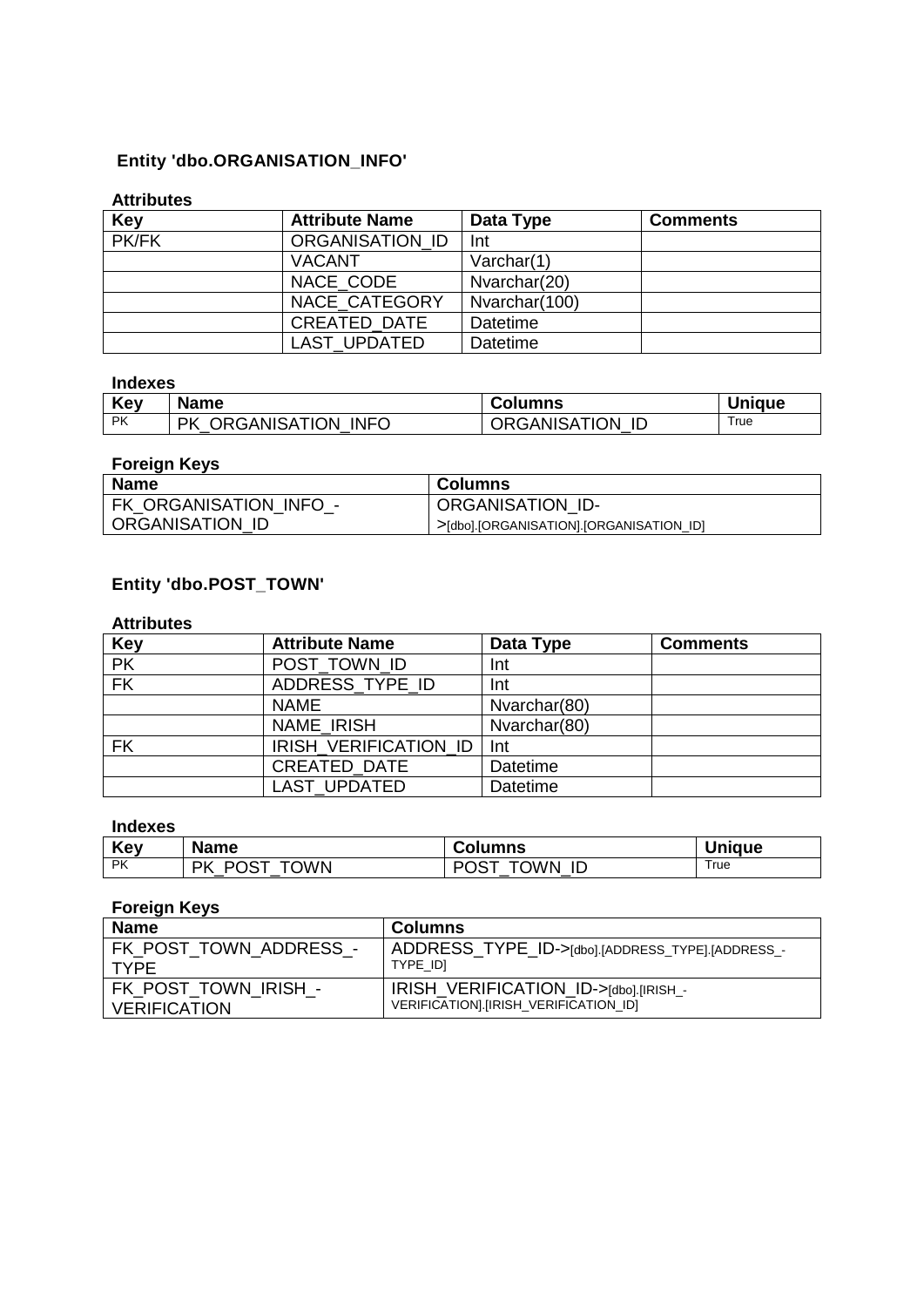## **Entity 'dbo.POST\_TOWN\_ALIAS'**

#### **Attributes**

| <b>Key</b> | <b>Attribute Name</b> | Data Type       | <b>Comments</b> |
|------------|-----------------------|-----------------|-----------------|
| PK         | POST_TOWN_ALIAS_ID    | Int             |                 |
| <b>FK</b>  | ALIAS TYPE ID         | Int             |                 |
| FK         | POST TOWN ID          | Int             |                 |
|            | <b>NAME</b>           | Nvarchar(80)    |                 |
|            | NAME IRISH            | Nvarchar(80)    |                 |
| <b>FK</b>  | POST_COUNTY_ID        | Int             |                 |
|            | <b>CREATED DATE</b>   | <b>Datetime</b> |                 |
|            | LAST_UPDATED          | Datetime        |                 |

### **Indexes**

| Key       | <b>Name</b>                                      | <b>Columns</b>                      | <b>Unique</b> |
|-----------|--------------------------------------------------|-------------------------------------|---------------|
| <b>PK</b> | <b>POST</b><br><b>TOWN</b><br>РK<br><b>ALIAS</b> | TOWN,<br><b>POST</b><br>ID<br>ALIAS | True          |

| <b>Name</b>                   | <b>Columns</b>                                  |
|-------------------------------|-------------------------------------------------|
| FK POST TOWN ALIAS ALIAS -    | ALIAS_TYPE_ID->[dbo].[ALIAS_TYPE].[ALIAS_TYPE_- |
| TYPE ID                       | וסו                                             |
| FK POST TOWN ALIAS PCOUNTY ID | POST_COUNTY_ID->[dbo].[COUNTY].[COUNTY_ID]      |
| FK POST TOWN ALIAS POST -     | POST TOWN ID->[dbo].[POST_TOWN].[POST_-         |
| TOWN ID                       | TOWN IDI                                        |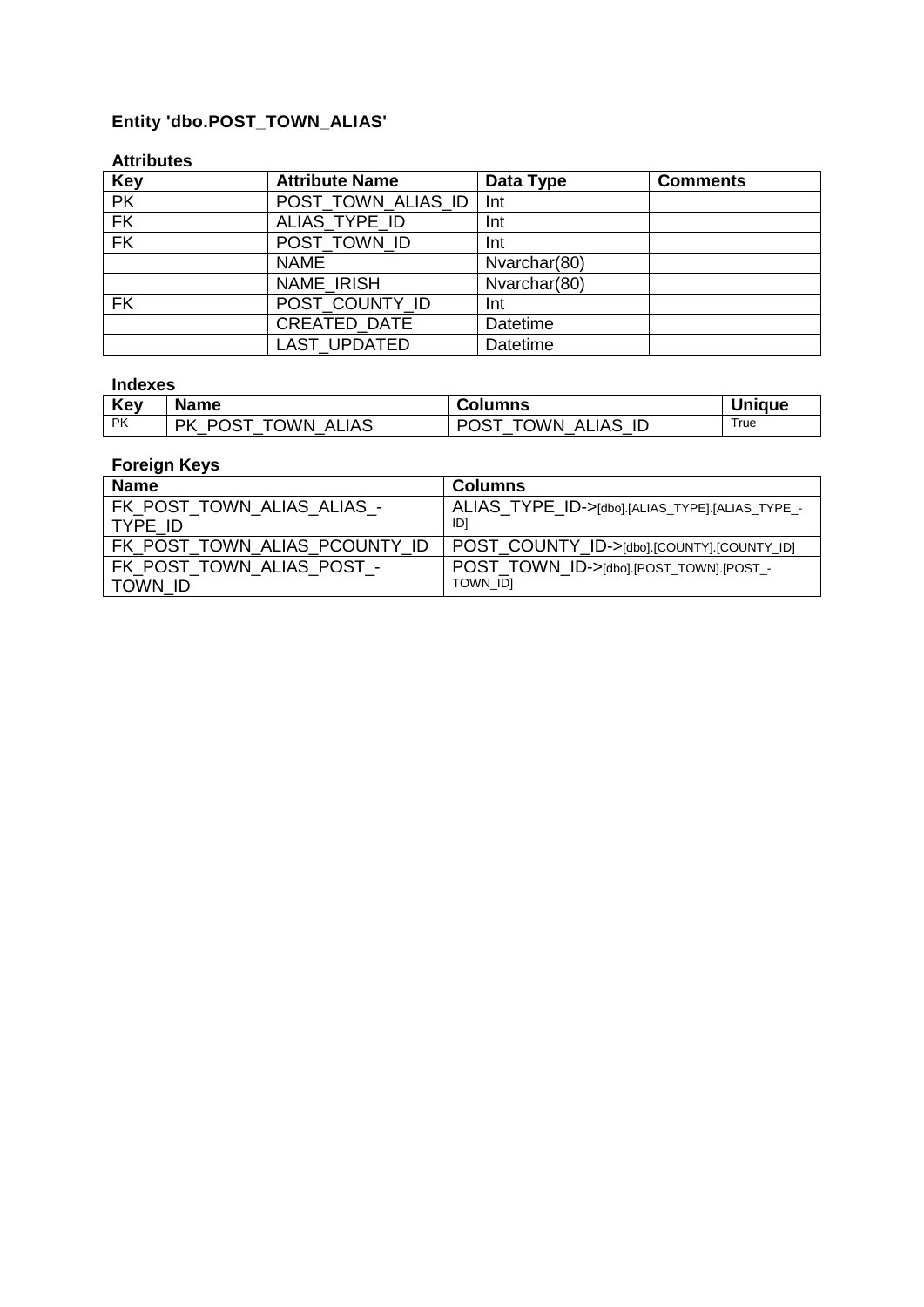## **Entity 'dbo.POSTAL\_ADDRESS'**

#### **Attributes**

| <b>Key</b>               | <b>Attribute Name</b>     | Data Type     | <b>Comments</b> |
|--------------------------|---------------------------|---------------|-----------------|
| <b>PK</b>                | ECAD ID                   | Int           |                 |
| $\overline{\mathsf{FK}}$ | ORGANISATION ID           | Int           |                 |
| <b>FK</b>                | ADDRESS_POINT_ID          | Int           |                 |
| <b>FK</b>                | <b>BUILDING ID</b>        | Int           |                 |
| <b>FK</b>                | <b>BUILDING GROUP ID</b>  | Int           |                 |
| $\overline{\mathsf{FK}}$ | PRIMARY THOROUGHFARE ID   | Int           |                 |
| FK                       | SECONDARY_THOROUGHFARE_ID | Int           |                 |
| FK                       | PRIMARY LOCALITY ID       | Int           |                 |
| <b>FK</b>                | SECONDARY LOCALITY ID     | Int           |                 |
| <b>FK</b>                | POST TOWN ID              | Int           |                 |
| $\overline{\mathsf{FK}}$ | POST COUNTY ID            | Int           |                 |
|                          |                           |               |                 |
|                          | <b>NUA</b>                | Varchar(1)    |                 |
|                          | <b>GAELTACHT</b>          | Varchar(1)    |                 |
|                          | ADDR LINE 1               | Nvarchar(200) |                 |
|                          | ADDR LINE 2               | Nvarchar(200) |                 |
|                          | ADDR LINE 3               | Nvarchar(200) |                 |
|                          | ADDR LINE 4               | Nvarchar(200) |                 |
|                          | ADDR LINE 5               | Nvarchar(200) |                 |
|                          | ADDR LINE 6               | Nvarchar(200) |                 |
|                          | ADDR LINE 7               | Nvarchar(200) |                 |
|                          | ADDR LINE 8               | Nvarchar(200) |                 |
|                          | ADDR LINE 9               | Nvarchar(200) |                 |
|                          | IRISH ADDR LINE 1         | Nvarchar(200) |                 |
|                          | IRISH ADDR LINE 2         | Nvarchar(200) |                 |
|                          | IRISH ADDR LINE 3         | Nvarchar(200) |                 |
|                          | IRISH ADDR LINE 4         | Nvarchar(200) |                 |
|                          | IRISH ADDR LINE 5         | Nvarchar(200) |                 |
|                          | IRISH ADDR LINE 6         | Nvarchar(200) |                 |
|                          | IRISH_ADDR_LINE_7         | Nvarchar(200) |                 |
|                          | IRISH ADDR LINE 8         | Nvarchar(200) |                 |
|                          | IRISH ADDR LINE 9         | Nvarchar(200) |                 |
|                          | ADDRESS_REFERENCE         | Varchar(16)   |                 |

#### **Indexes**

| Key       | <b>Name</b>                    | Columns    | <b>Unique</b> |
|-----------|--------------------------------|------------|---------------|
| <b>PK</b> | POSTAL<br><b>ADDRESS</b><br>РK | FCAD<br>ID | True          |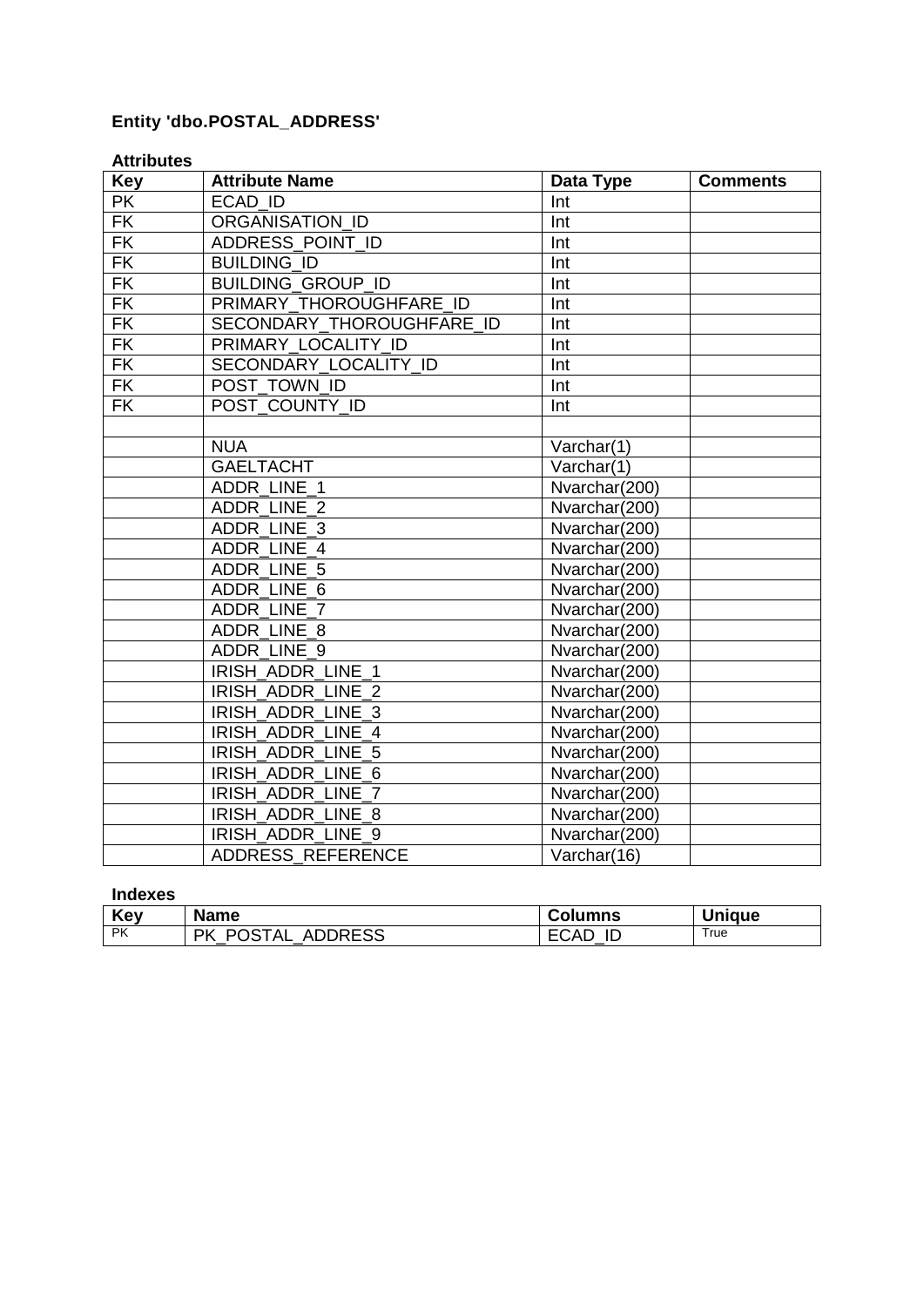#### **Foreign Keys**

| . <b>.</b><br><b>Name</b>                                                                                                           | <b>Columns</b>                                      |
|-------------------------------------------------------------------------------------------------------------------------------------|-----------------------------------------------------|
| FK_POSTAL_ADDRESS_AP_ID                                                                                                             | ADDRESS POINT ID-                                   |
|                                                                                                                                     | >[dbo].[ADDRESS_POINT].[ADDRESS_POINT_ID]           |
| FK POSTAL ADDRESS BG ID                                                                                                             | BUILDING_GROUP_ID->[dbo].[BUILDING_-                |
|                                                                                                                                     | GROUP].[BUILDING_GROUP_ID]                          |
| FK POSTAL ADDRESS BLD ID                                                                                                            | BUILDING_ID->[dbo].[BUILDING].[BUILDING_ID]         |
| FK POSTAL ADDRESS ID                                                                                                                | <b>ORGANISATION ID-</b>                             |
|                                                                                                                                     | >[dbo].[ORGANISATION].[ORGANISATION_ID]             |
| FK POSTAL ADDRESS -                                                                                                                 | POST_COUNTY_ID->[dbo].[COUNTY].[COUNTY_ID]          |
| PCOUNTY ID                                                                                                                          |                                                     |
| FK POSTAL ADDRESS -                                                                                                                 | POST_TOWN_ID->[dbo].[POST_TOWN].[POST_TOWN_ID]      |
| PTOWN ID                                                                                                                            |                                                     |
| FK POSTAL ADDRESS                                                                                                                   | PRIMARY_LOCALITY_ID->[dbo].[LOCALITY].[LOCALITY_ID] |
| LOC1 ID                                                                                                                             |                                                     |
| FK POSTAL ADDRESS -                                                                                                                 | PRIMARY_THOROUGHFARE_ID-                            |
| THORO1 ID                                                                                                                           | >[dbo].[LOCALITY].[LOCALITY_ID]                     |
| POSTAL_ADDRESS_-<br>FK the set of the set of the set of the set of the set of the set of the set of the set of the set of the set o | SECONDARY LOCALITY ID-                              |
| LOC2 ID                                                                                                                             | >[dbo].[LOCALITY].[LOCALITY_ID]                     |
| FK POSTAL ADDRESS -                                                                                                                 | SECONDARY_THOROUGHFARE ID-                          |
| THORO2 ID                                                                                                                           | >[dbo].[THOROUGHFARE].[THOROUGHFARE_ID]             |

# **Entity 'dbo.QUALIFIER'**

#### **Attributes**

| <b>Key</b> | <b>Attribute Name</b>          | Data Type       | <b>Comments</b> |
|------------|--------------------------------|-----------------|-----------------|
| PK         | <b>QUALIFIER ID</b>            | Int             |                 |
|            | <b>NAME</b>                    | Nvarchar(80)    |                 |
|            | <b>NAME IRISH</b>              | Nvarchar(80)    |                 |
| <b>FK</b>  | <b>IRISH VERIFICATION ID  </b> | <b>Int</b>      |                 |
|            | <b>CREATED DATE</b>            | <b>Datetime</b> |                 |
|            | <b>LAST UPDATED</b>            | Datetime        |                 |

#### **Indexes**

| Key       | <b>Name</b>            | Columns                | Unique |
|-----------|------------------------|------------------------|--------|
| <b>PK</b> | <b>QUALIFIER</b><br>РK | <b>QUALIFIER</b><br>ID | True   |

| <b>Name</b>            | <b>Columns</b>                        |
|------------------------|---------------------------------------|
| FK QUALIFIER IRISH -   | IRISH VERIFICATION_ID->[dbo].[IRISH_- |
| <b>VERIFICATION ID</b> | VERIFICATION].[IRISH_VERIFICATION_ID] |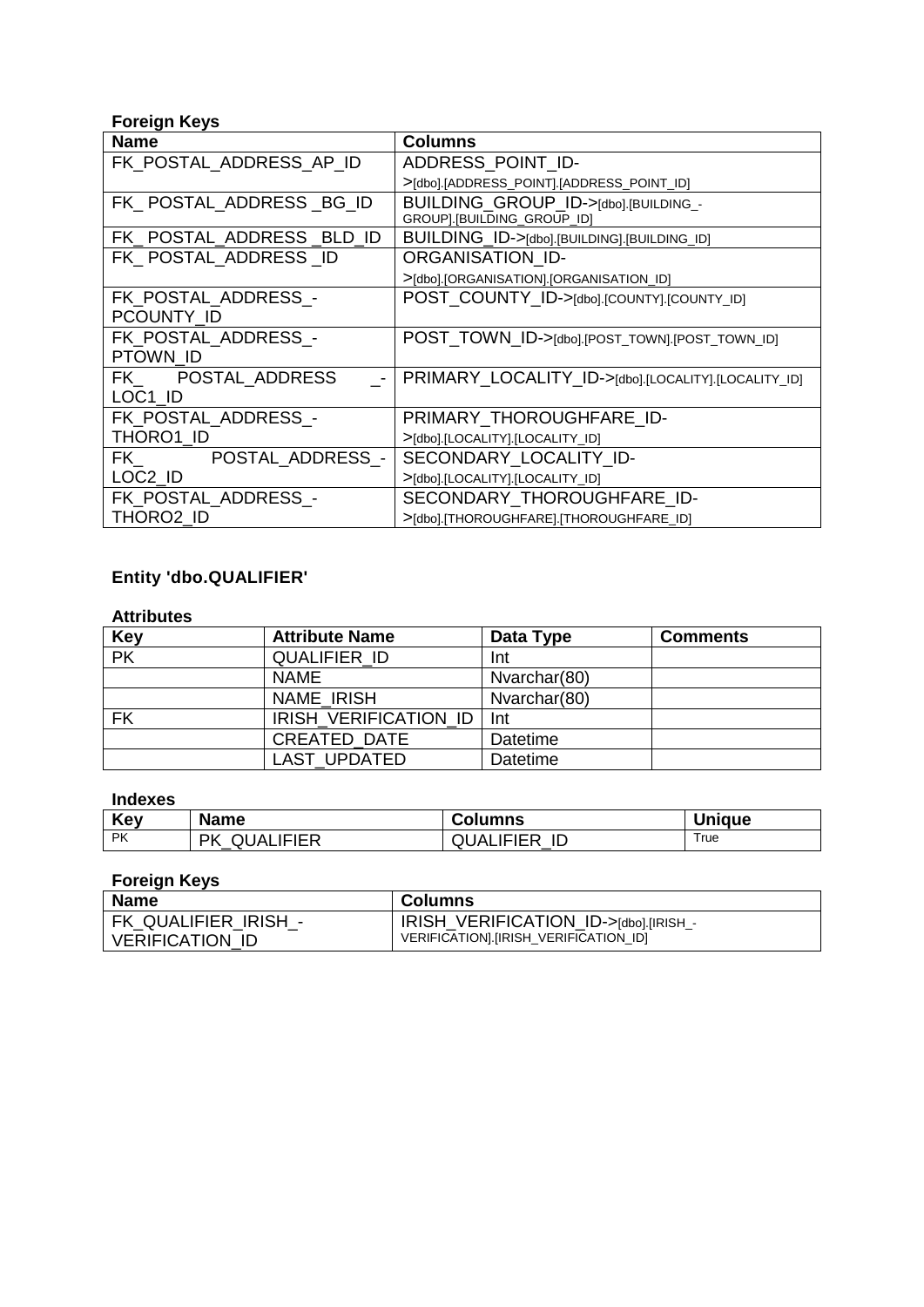## **Entity 'dbo.ROUTING\_KEY'**

#### **Attributes**

| <b>Key</b> | <b>Attribute Name</b>          | Data Type | <b>Comments</b> |
|------------|--------------------------------|-----------|-----------------|
| <b>PK</b>  | ROUTING KEY ID                 | Int       |                 |
|            | ROUTING KEY NAME   Nvarchar(3) |           |                 |
|            | <b>CREATED DATE</b>            | Datetime  |                 |
|            | LAST UPDATED                   | Datetime  |                 |

#### **Indexes**

| Key       | <b>Name</b>                  | <b>Columns</b>                        | <b>Unique</b> |
|-----------|------------------------------|---------------------------------------|---------------|
| <b>PK</b> | JUTING .<br>KEY<br>РK<br>R C | "ING<br><b>KEY</b><br>ID<br>RĽ<br>$-$ | True          |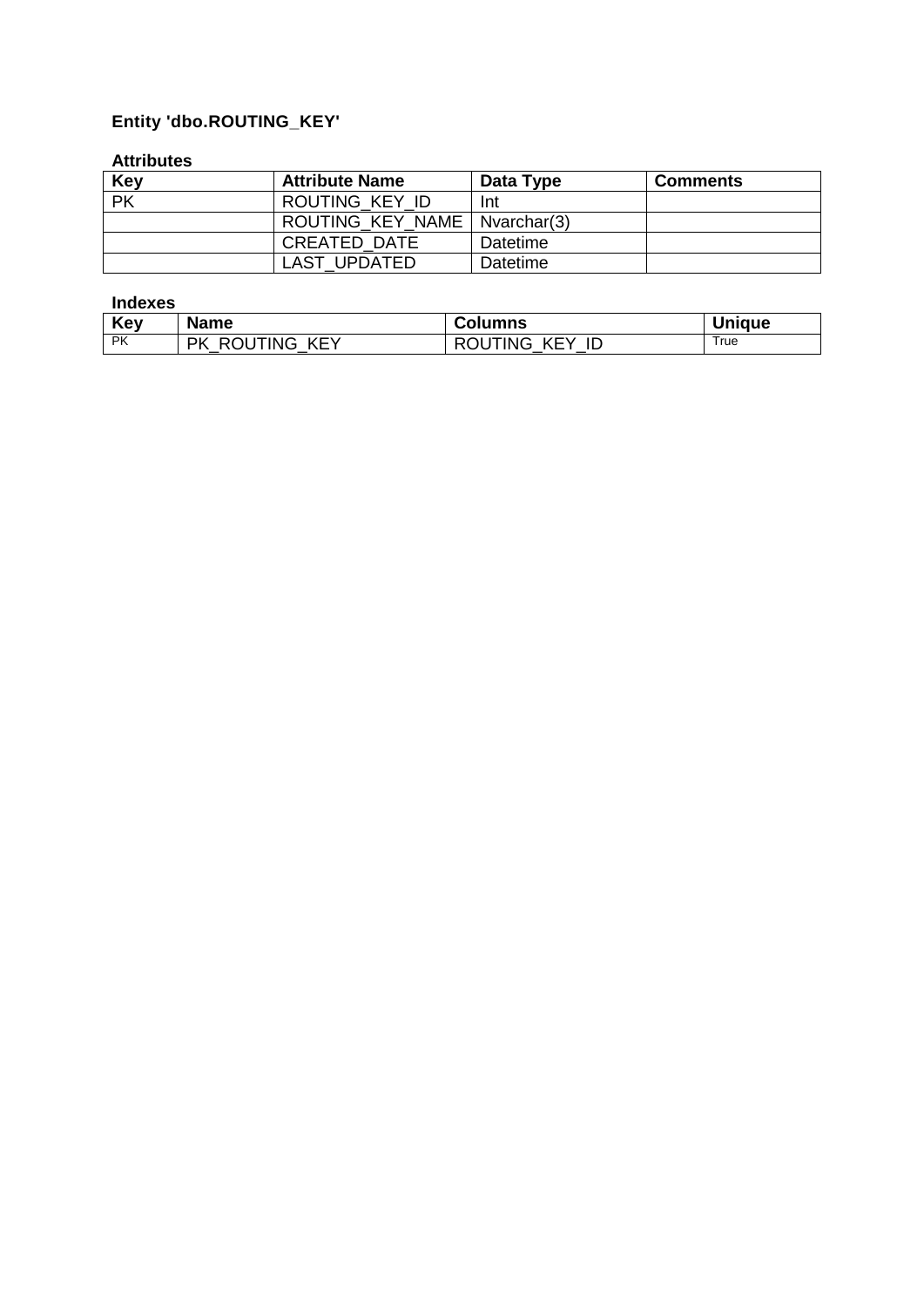### **Entity Properties**

Filegroup **PRIMARY** 

## **Primary Key 'PK\_SPATIAL\_INFO'**

| <b>Attribute Name</b> | tvpe | <b>Parent Entity</b> |
|-----------------------|------|----------------------|
| <b>ECAD</b><br>ID     | PFK  | dbo.BUILDING         |

#### **Attributes**

| <b>Key</b> | <b>Attribute Name</b> | Data Type     | <b>Comments</b> |
|------------|-----------------------|---------------|-----------------|
| <b>PK</b>  | ECAD ID               | Int           |                 |
|            | ING EAST              | Decimal(18,2) |                 |
|            | <b>ING NORTH</b>      | Decimal(18,2) |                 |
|            | <b>ITM EAST</b>       | Decimal(18,2) |                 |
|            | <b>ITM NORTH</b>      | Decimal(18,2) |                 |
|            | ETRS89_LAT            | Decimal(18,6) |                 |
|            | ETRS89 LONG           | Decimal(18,6) |                 |
|            | ING MIN EAST          | Decimal(18,2) |                 |
|            | ING_MIN_NORTH         | Decimal(18,2) |                 |
|            | ING MAX EAST          | Decimal(18,2) |                 |
|            | ING MAX NORTH         | Decimal(18,2) |                 |
|            | <b>ITM MIN EAST</b>   | Decimal(18,2) |                 |
|            | ITM MIN NORTH         | Decimal(18,2) |                 |
|            | ITM MAX EAST          | Decimal(18,2) |                 |
|            | ITM MAX NORTH         | Decimal(18,2) |                 |
|            | ETRS89 MIN LAT        | Decimal(18,6) |                 |
|            | ETRS89 MIN LONG       | Decimal(18,6) |                 |
|            | ETRS89 MAX LAT        | Decimal(18,6) |                 |
|            | ETRS89 MAX LONG       | Decimal(18,6) |                 |
|            | SPATIAL ACCURACY      | Nvarchar(1)   |                 |
|            | CREATED_DATE          | Datetime      |                 |
|            | <b>LAST UPDATED</b>   | Datetime      |                 |

#### **Indexes**

| Key | <b>Name</b>               | <b>Columns</b> | <b>Unique</b> |
|-----|---------------------------|----------------|---------------|
| PK  | PK SPATIAL INFO I ECAD ID |                | True          |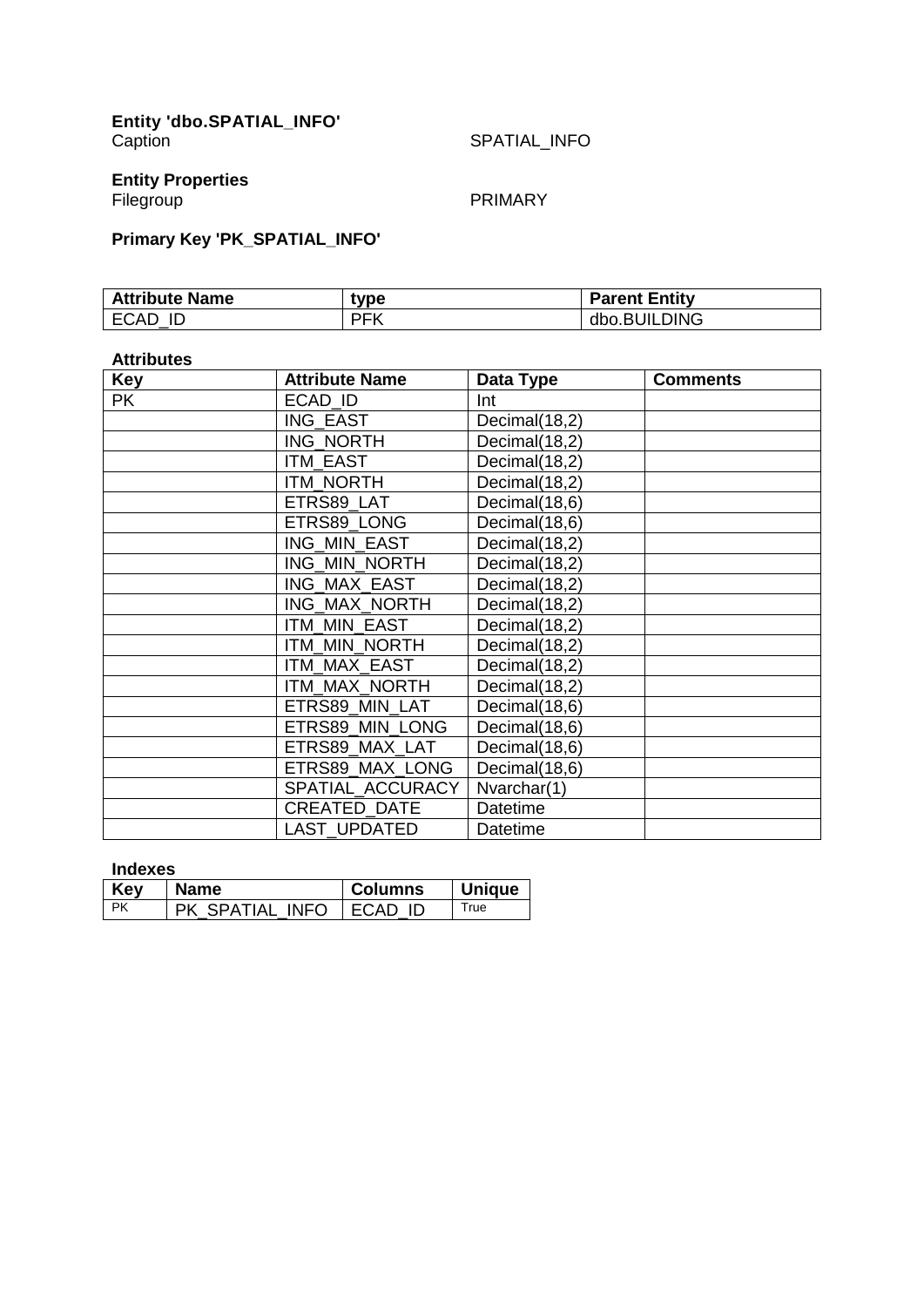## **Entity 'dbo.SUB\_ADDRESS\_POINT'**

#### **Attributes**

| <b>Key</b>               | <b>Attribute Name</b> | Data Type    | <b>Comments</b> |
|--------------------------|-----------------------|--------------|-----------------|
| $\overline{\mathsf{PK}}$ | SUB ADDRESS POINT ID  | Int          |                 |
| FK                       | ADDRESS_TYPE_ID       | Int          |                 |
| FK                       | ADDRESS_POINT_ID      | Int          |                 |
|                          | <b>NAME</b>           | Nvarchar(80) |                 |
|                          | <b>NAME IRISH</b>     | Nvarchar(80) |                 |
| <b>FK</b>                | IRISH VERIFICATION ID | Int          |                 |
|                          | <b>CREATED DATE</b>   | Datetime     |                 |
|                          | <b>LAST UPDATED</b>   | Datetime     |                 |

#### **Indexes**

| Key       | <b>Name</b>                 | Columns              | <b>Unique</b> |
|-----------|-----------------------------|----------------------|---------------|
| <b>PK</b> | <b>PK SUB ADDRESS POINT</b> | SUB ADDRESS POINT ID | True          |

| <b>Name</b>                  | <b>Columns</b>                        |
|------------------------------|---------------------------------------|
| FK SUB ADDRESS POINT -       | ADDRESS POINT ID->[dbo].[ADDRESS_-    |
| ADDRESS POINT ID             | POINT].[ADDRESS_POINT_ID]             |
| FK SUB ADDRESS POINT -       | ADDRESS_TYPE_ID->[dbo].[ADDRESS_-     |
| ADDRESS TYPE ID              | TYPE].[ADDRESS_TYPE_ID]               |
| FK SUB_ADDRESS_POINT_IRISH_- | IRISH_VERIFICATION_ID->[dbo].[IRISH_- |
| <b>VERIFICATION ID</b>       | VERIFICATION].[IRISH_VERIFICATION_ID] |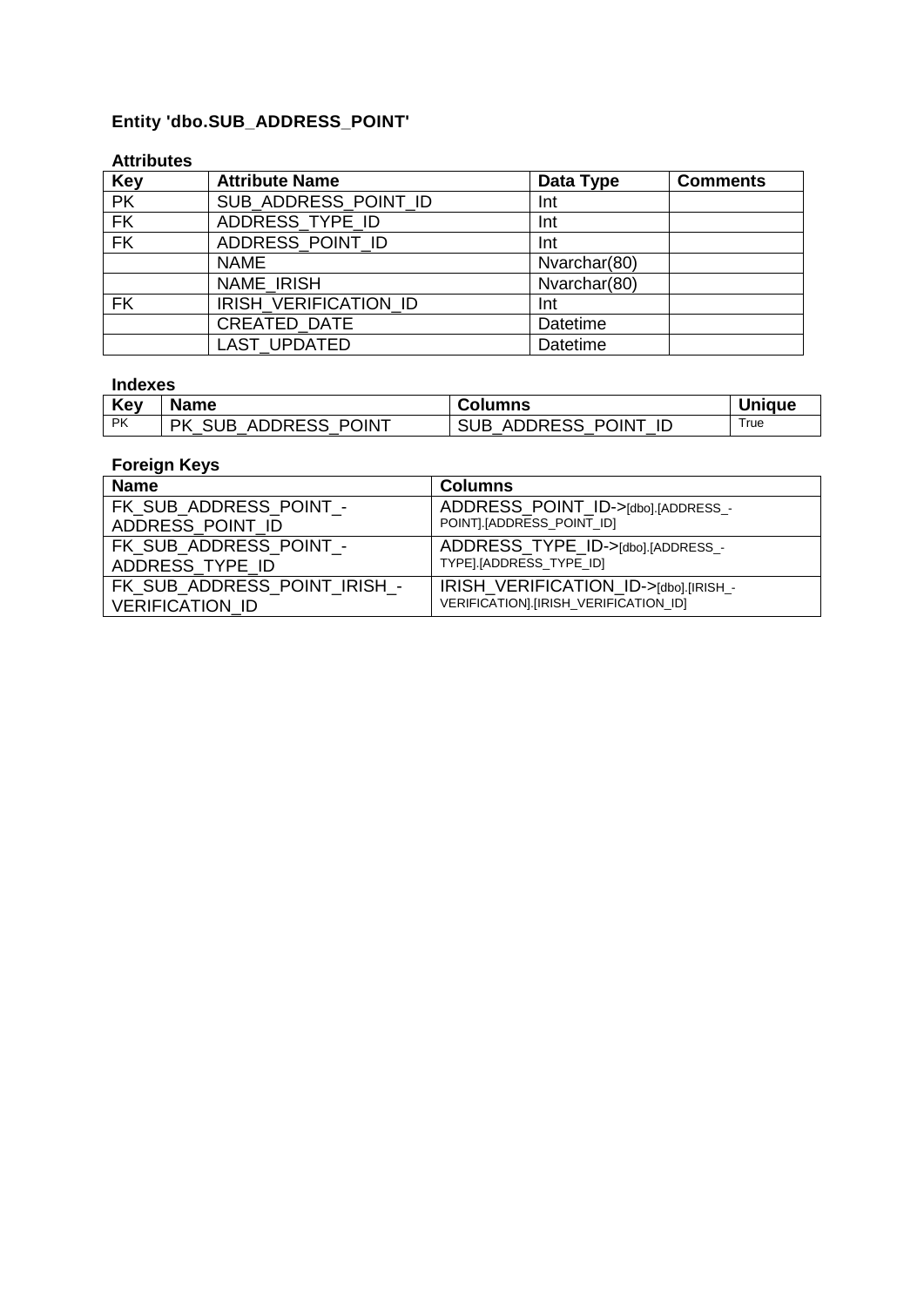## **Entity 'dbo.THOROUGHFARE'**

#### **Attributes**

| <b>Key</b> | <b>Attribute Name</b>   | Data Type    | <b>Comments</b> |
|------------|-------------------------|--------------|-----------------|
| <b>PK</b>  | THOROUGHFARE ID         | Int          |                 |
| <b>FK</b>  | ADDRESS_TYPE_ID         | Int          |                 |
|            | <b>NAME</b>             | Nvarchar(80) |                 |
|            | <b>NAME IRISH</b>       | Nvarchar(80) |                 |
|            | THOROUGHFARE NAME       | Nvarchar(80) |                 |
|            | THOROUGHFARE_NAME_IRISH | Nvarchar(80) |                 |
| <b>FK</b>  | IRISH VERIFICATION ID   | Int          |                 |
| <b>FK</b>  | QUALIFIER_ID            | Int          |                 |
| <b>FK</b>  | GEOGRAPHIC_ID           | Int          |                 |
| <b>FK</b>  | DESCRIPTOR_ID           | Int          |                 |
|            | CREATED_DATE            | Datetime     |                 |
|            | <b>LAST UPDATED</b>     | Datetime     |                 |

#### **Indexes**

| Key       | <b>Name</b>                     | <b>Columns</b>                            | <b>Unique</b> |
|-----------|---------------------------------|-------------------------------------------|---------------|
| <b>PK</b> | <b>CROUGHFARE</b><br>DK.<br>⊺H0 | <b>OROUGHFARE</b><br>ID<br>. н $\epsilon$ | True          |

| <b>Name</b>                                       | <b>Columns</b>                                                                 |
|---------------------------------------------------|--------------------------------------------------------------------------------|
| FK THOROUGHFARE ADDRESS -<br>TYPE ID              | ADDRESS_TYPE_ID->[dbo].[ADDRESS_TYPE].[ADDRESS_-<br>TYPE IDI                   |
| FK THOROUGHFARE -<br><b>DESCRIPTOR ID</b>         | DESCRIPTOR_ID->[dbo].[DESCRIPTOR].[DESCRIPTOR_ID]                              |
| FK THOROUGHFARE -<br><b>GEOGRAPHIC ID</b>         | GEOGRAPHIC ID->[dbo].[GEOGRAPHIC].[GEOGRAPHIC_ID]                              |
| FK THOROUGHFARE IRISH -<br><b>VERIFICATION ID</b> | IRISH_VERIFICATION_ID->[dbo].[IRISH_-<br>VERIFICATION].[IRISH_VERIFICATION_ID] |
| FK THOROUGHFARE -<br><b>QUALIFIER ID</b>          | QUALIFIER_ID->[dbo].[QUALIFIER].[QUALIFIER_ID]                                 |